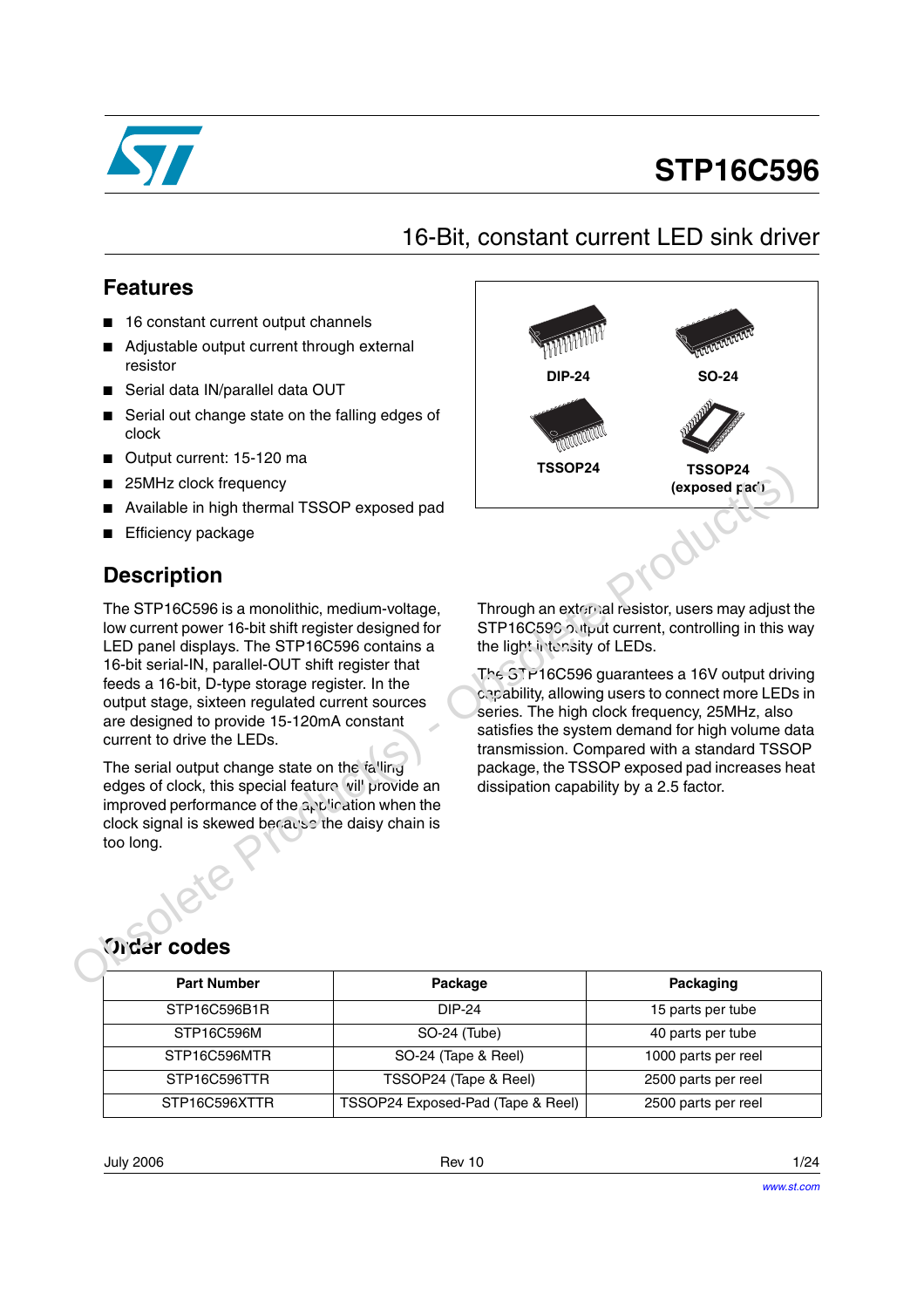### **Contents**

| 1              |     |                                                                                                                                                                                                                                  |
|----------------|-----|----------------------------------------------------------------------------------------------------------------------------------------------------------------------------------------------------------------------------------|
|                | 1.1 |                                                                                                                                                                                                                                  |
|                | 1.2 |                                                                                                                                                                                                                                  |
|                | 1.3 |                                                                                                                                                                                                                                  |
|                | 1.4 |                                                                                                                                                                                                                                  |
|                | 1.5 |                                                                                                                                                                                                                                  |
| $\overline{2}$ |     |                                                                                                                                                                                                                                  |
|                | 2.1 |                                                                                                                                                                                                                                  |
|                | 2.2 | Recommended operating conditions<br>$\sqrt{10}$                                                                                                                                                                                  |
| 3              |     |                                                                                                                                                                                                                                  |
| 4              |     |                                                                                                                                                                                                                                  |
| 5              |     |                                                                                                                                                                                                                                  |
| 6              |     |                                                                                                                                                                                                                                  |
| $\overline{7}$ |     | Package mechanical data<br>in the continuum of the contract of the case of the contract of the contract of the contract of the contract of the contract of the contract of the contract of the contract of the contract of the c |
| 8              |     |                                                                                                                                                                                                                                  |
|                |     | <b>hsolete Proof</b>                                                                                                                                                                                                             |
|                |     |                                                                                                                                                                                                                                  |

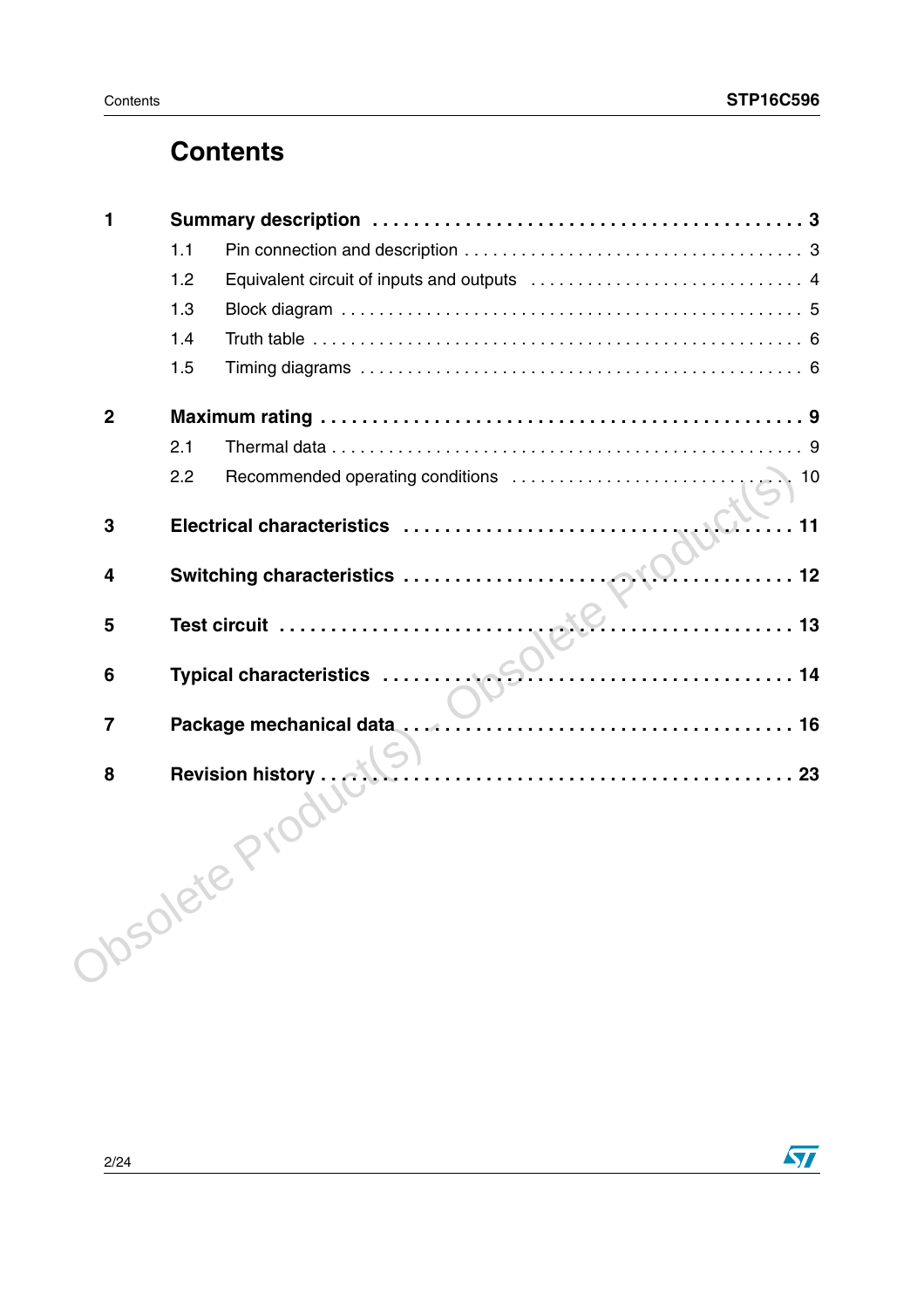# <span id="page-2-0"></span>**1 Summary description**

| Table 1. | <b>Current accuracy</b> |  |
|----------|-------------------------|--|
|----------|-------------------------|--|

| <b>Output voltage</b> | <b>Current accuracy</b> | <b>Output current</b> |             |
|-----------------------|-------------------------|-----------------------|-------------|
|                       | <b>Between bits</b>     | <b>Between ICs</b>    |             |
| $\geq 0.7V$           | Typ. $\pm$ 3%           | ±10%                  | 15 to 120mA |

### <span id="page-2-1"></span>**1.1 Pin connection and description**

| Figure 1. | <b>Connections diagram</b> |  |
|-----------|----------------------------|--|
|-----------|----------------------------|--|

|       |                    | GND                                           |                      |                            | 24 $\Box$<br>$V_{DD}$          |
|-------|--------------------|-----------------------------------------------|----------------------|----------------------------|--------------------------------|
|       |                    | SDI                                           | $\boldsymbol{2}$     |                            | $23$ $R-EXT$                   |
|       |                    | <b>CLK</b>                                    | $\overline{3}$       |                            | ductl<br>$22$ SDO              |
|       |                    |                                               | LE<br>$\overline{4}$ | 21                         | OE<br>Ш                        |
|       |                    |                                               | <b>OUTO</b><br>l 5   |                            | OUT15<br>$20$ $\Box$           |
|       |                    |                                               | OUT1<br>6            | 19                         | OUT14<br>$\mathbb{I}$          |
|       |                    |                                               | OUT2<br>$\prod$ 7    |                            | OUT13<br>18 $\prod$            |
|       |                    |                                               | OUT3<br>$\prod$ 8    |                            | OUT12<br>17 $\Box$             |
|       |                    |                                               | OUT4<br>Iэ           |                            | OUT <sub>11</sub><br>16 $\Box$ |
|       |                    |                                               | OUT5<br>  10         |                            | OUT10<br>15 $\Box$             |
|       |                    |                                               | OUT6<br>11           |                            | OUT9<br>14 $\Pi$               |
|       |                    |                                               | OUT7<br>$\Pi$ 12     |                            | $13$ $\Box$<br>OUT8            |
|       |                    |                                               |                      | CS15120                    |                                |
| Note: |                    | The Exposed-Pad is electrically not connected |                      |                            |                                |
|       |                    |                                               |                      |                            |                                |
|       | Table 2.           | Pin description                               |                      |                            |                                |
|       | PIN <sub>N</sub> ° | Symbol                                        |                      |                            | <b>Name and function</b>       |
|       | 1                  | <b>GND</b>                                    | Ground terminal      |                            |                                |
|       | $\mathbf{2}$       | SDI                                           |                      | Serial data input terminal |                                |
|       | $\,$ 3 $\,$        | <b>CLK</b>                                    |                      | Clock input terminal       |                                |
|       |                    |                                               |                      |                            |                                |

| Table 2. | Pin description |  |
|----------|-----------------|--|
|          |                 |  |

| $PIN N^{\circ}$ | <b>Symbol</b>   | Name and function                                                      |
|-----------------|-----------------|------------------------------------------------------------------------|
|                 | <b>GND</b>      | Ground terminal                                                        |
| 2               | <b>SDI</b>      | Serial data input terminal                                             |
| 3               | <b>CLK</b>      | Clock input terminal                                                   |
| 4               | LE              | Latch input terminal                                                   |
| $5 - 20$        | <b>OUT 0-15</b> | Output terminal                                                        |
| 21              | Œ               | Input terminal of output enable (active low)                           |
| 22              | <b>SDO</b>      | Serial data out terminal                                               |
| 23              | <b>R-EXT</b>    | Input terminal of an external resistor for constant current programing |
| 24              | $V_{DD}$        | Supply voltage terminal                                                |

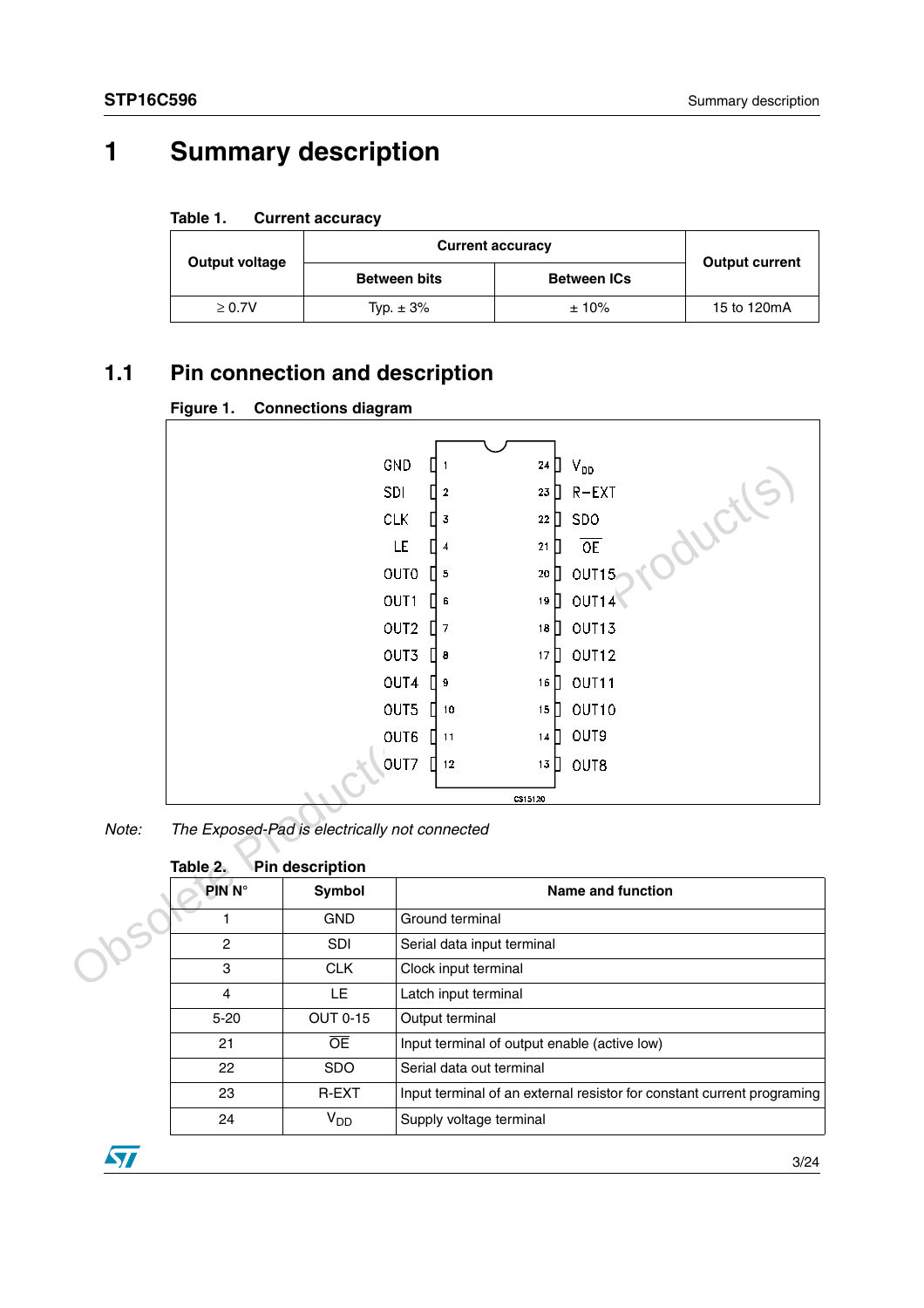### <span id="page-3-0"></span>**1.2 Equivalent circuit of inputs and outputs**







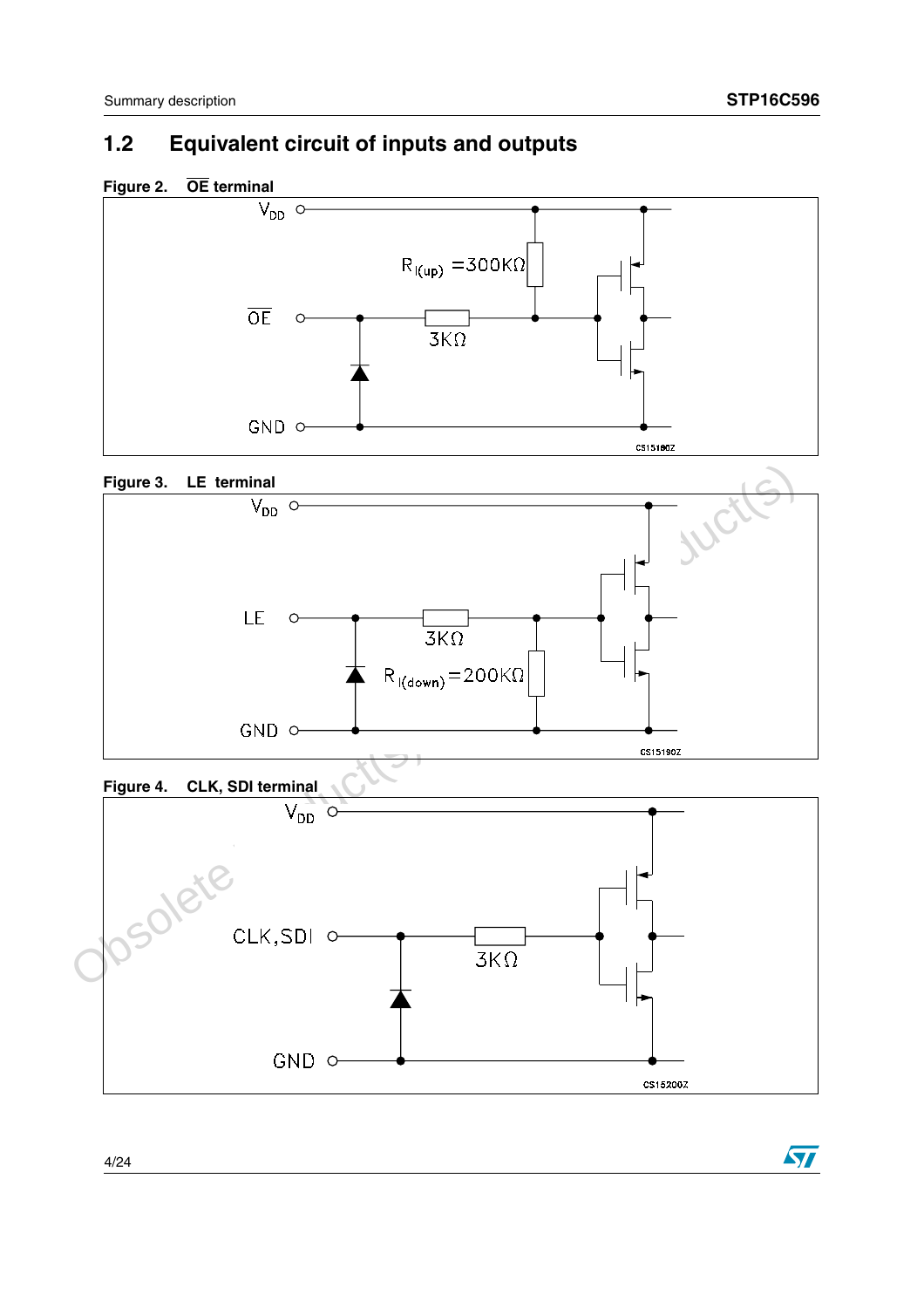#### **Figure 5. SDO terminal**



### <span id="page-4-1"></span><span id="page-4-0"></span>**1.3 Block diagram**



 $\sqrt{2}$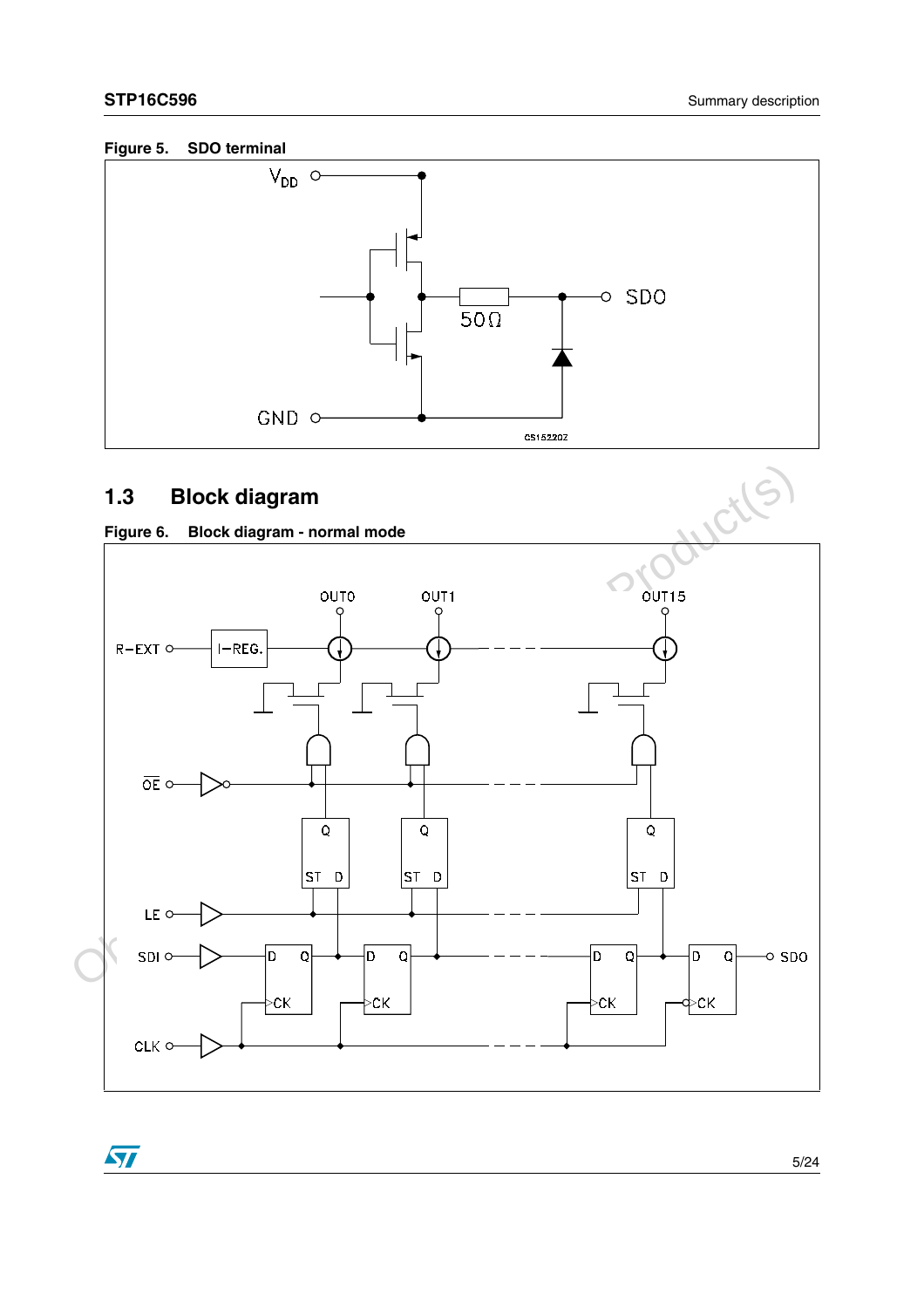### <span id="page-5-0"></span>**1.4 Truth table**

| Table 3.     | <b>Truth table</b> |           |          |                                             |            |
|--------------|--------------------|-----------|----------|---------------------------------------------|------------|
| <b>Clock</b> | LE                 | <b>OE</b> |          | SERIAL-IN   OUT0  OUT7<br>OUT <sub>15</sub> | <b>SDO</b> |
|              | H                  |           | Dn       | Dn  Dn -7  Dn -15                           |            |
|              | L                  | L         | $Dn + 1$ | No Change                                   | Dn -14     |
|              | н                  | L         | $Dn + 2$ | Dn -2  Dn -5  Dn -13                        | Dn -13     |
|              | X                  | L         | $Dn + 3$ | Dn -2  Dn -5  Dn -13                        | Dn -13     |
|              | X                  |           | $Dn + 3$ | ON                                          | Dn -13     |

*Note: OUT0 to OUT15 = ON when Dn = H; OUT0 to OUT15 = OFF when Dn = L.*

### <span id="page-5-1"></span>**1.5 Timing diagrams**



*Note: Note: The latches circuit holds data when the LE terminal is Low.*

*When the LE terminal is at High level, latch circuit doesn't hold the data it passes from the input to the output.*

*When the OE terminal is at Low level, output terminals OUT0 to OUT15 respond to the data, either ON or OFF.*

*When the OE terminal is at High level, it switches off all the data on the output terminal.* 

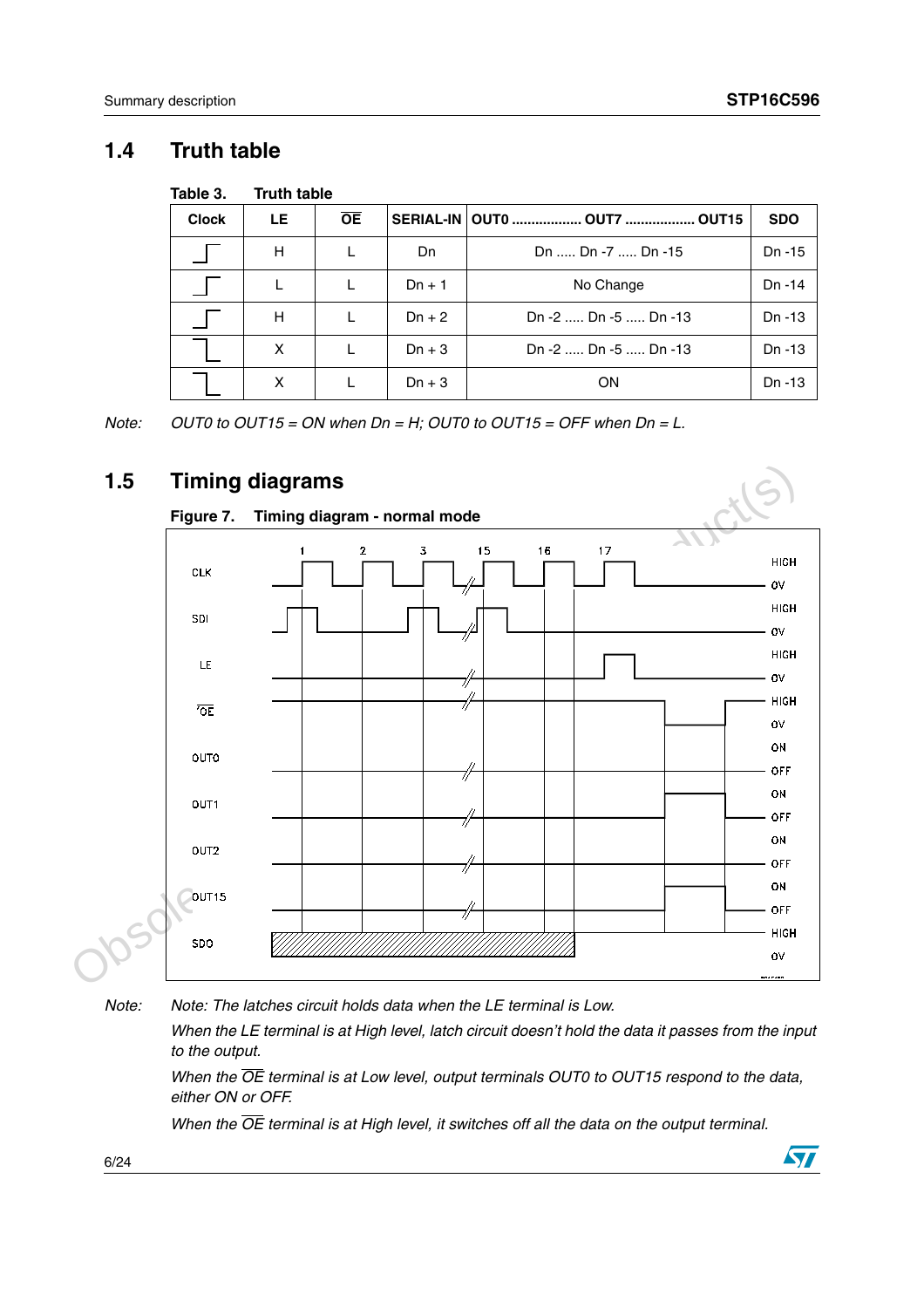

**Figure 8. Clock, Serial-In, Serial-Out**



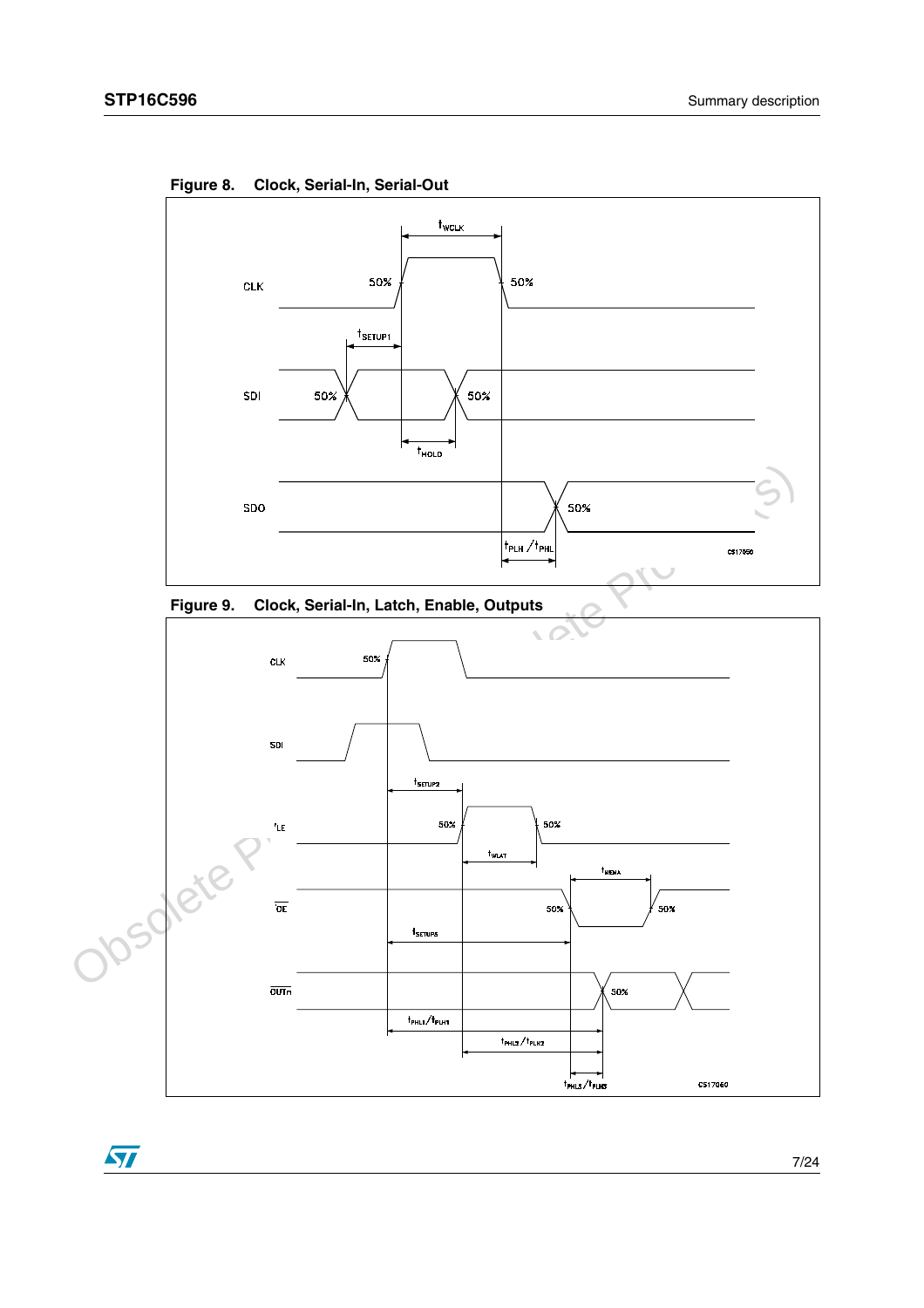#### **Figure 10. Outputs**



Obsolete Product(s) - Obsolete Product(s)

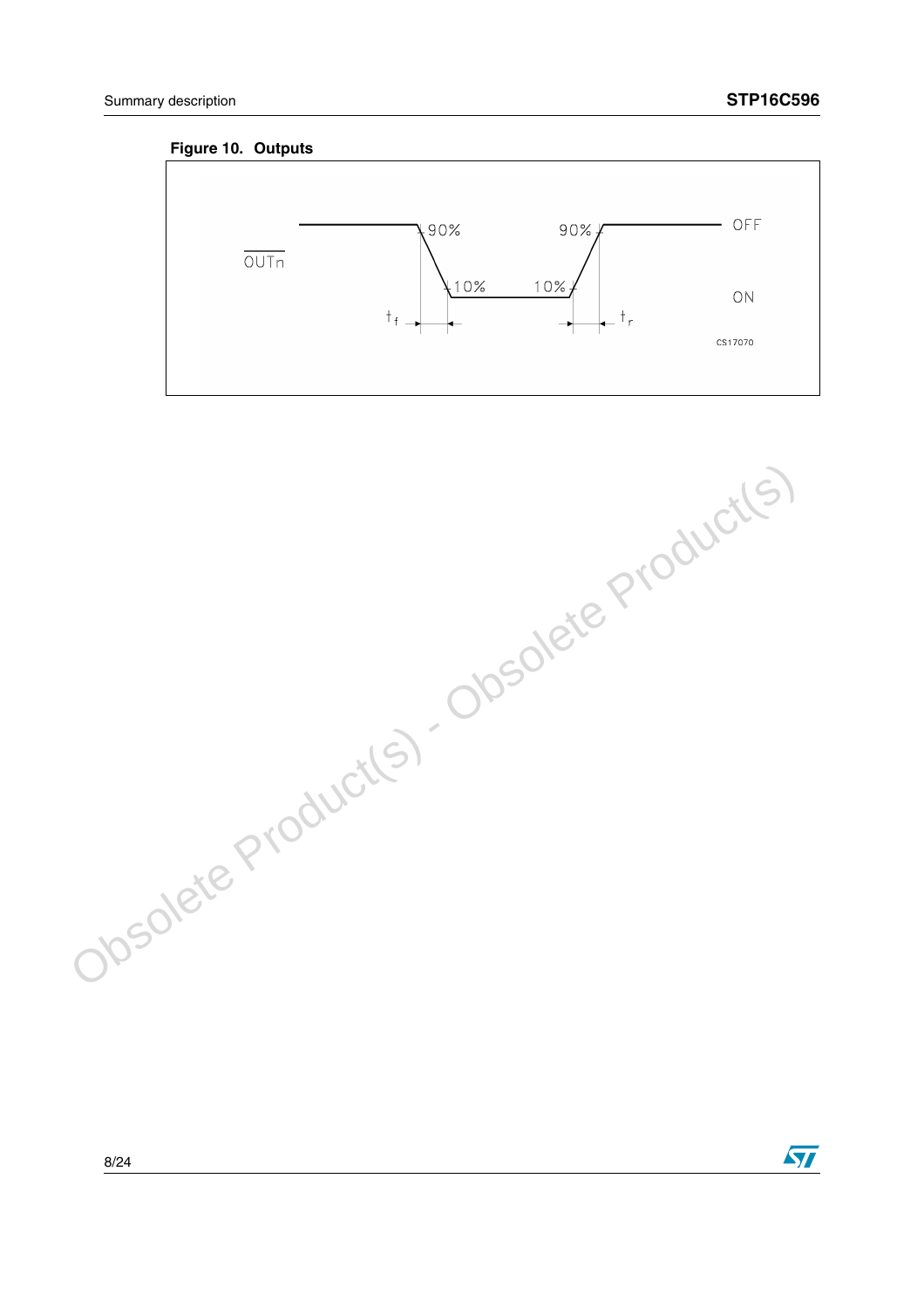## <span id="page-8-0"></span>**2 Maximum rating**

Stressing the device above the rating listed in the "Absolute Maximum Ratings" table may cause permanent damage to the device. These are stress ratings only and operation of the device at these or any other conditions above those indicated in the Operating sections of this specification is not implied. Exposure to Absolute Maximum Rating conditions for extended periods may affect device reliability. Refer also to the STMicroelectronics SURE Program and other relevant quality documents.

|     | Symbol                          | <b>Parameter</b>                    |               |              | Value           |                                     | Unit              |
|-----|---------------------------------|-------------------------------------|---------------|--------------|-----------------|-------------------------------------|-------------------|
|     | V <sub>DD</sub>                 | Supply voltage                      |               |              |                 |                                     | V                 |
|     | $V_{\rm O}$                     | Output voltage                      |               |              |                 |                                     | $\mathsf{V}$      |
|     | $I_{\rm O}$                     | Output current                      |               |              |                 | 120                                 | mA                |
|     | $V_{\parallel}$                 | Input voltage                       |               |              |                 | -0.4 to $V_{DD}+0.4$                | v                 |
|     | <b>I<sub>GND</sub></b>          | <b>GND</b> terminal current         |               |              |                 | 1920                                | mA                |
|     | $f_{CLK}$                       | Clock frequency                     |               |              |                 | 25 <sup>°</sup>                     | <b>MHz</b>        |
|     | $T_{\mathsf{OPR}}$              | Operating temperature range         |               |              |                 | $-40$ to $+125$                     | $^{\circ}{\rm C}$ |
|     | $T_{\rm STG}$                   | Storage temperature range           |               |              |                 | $-65$ to $+150$                     | $^{\circ}{\rm C}$ |
| 2.1 | <b>Thermal data</b><br>Table 5. | <b>Thermal data</b>                 |               |              |                 |                                     |                   |
|     |                                 |                                     |               |              |                 |                                     |                   |
|     | <b>Symbol</b>                   | Parameter                           | <b>DIP-24</b> | <b>SO-24</b> | <b>TSSOP-24</b> | <b>TSSOP-24(1)</b><br>(exposed pad) | <b>Unit</b>       |
|     | $R_{thJA}$                      | Thermal resistance junction-ambient | 60            | 75           | 85              | 37.5                                | $^{\circ}$ C/W    |

**Table 4. Absolute maximum ratings**

### <span id="page-8-1"></span>**2.1 Thermal data**

#### **Table 5. Thermal data**

| Symbol     | <b>Parameter</b>                    |    |    |    | $\left\vert \rule{0pt}{10pt}\right.$ DIP-24 $\left\vert \rule{0pt}{10pt}\right.$ SO-24 $\left\vert \rule{0pt}{10pt}\right.$ TSSOP-24 $\left\vert \rule{0pt}{10pt}\right.$ TSSOP-24 <sup>(1)</sup> (exposed pad) $\left\vert \right.$ | Unit |
|------------|-------------------------------------|----|----|----|--------------------------------------------------------------------------------------------------------------------------------------------------------------------------------------------------------------------------------------|------|
| $R_{thJA}$ | Thermal resistance junction-ambient | 60 | 75 | 85 | 37.5                                                                                                                                                                                                                                 | °C/W |

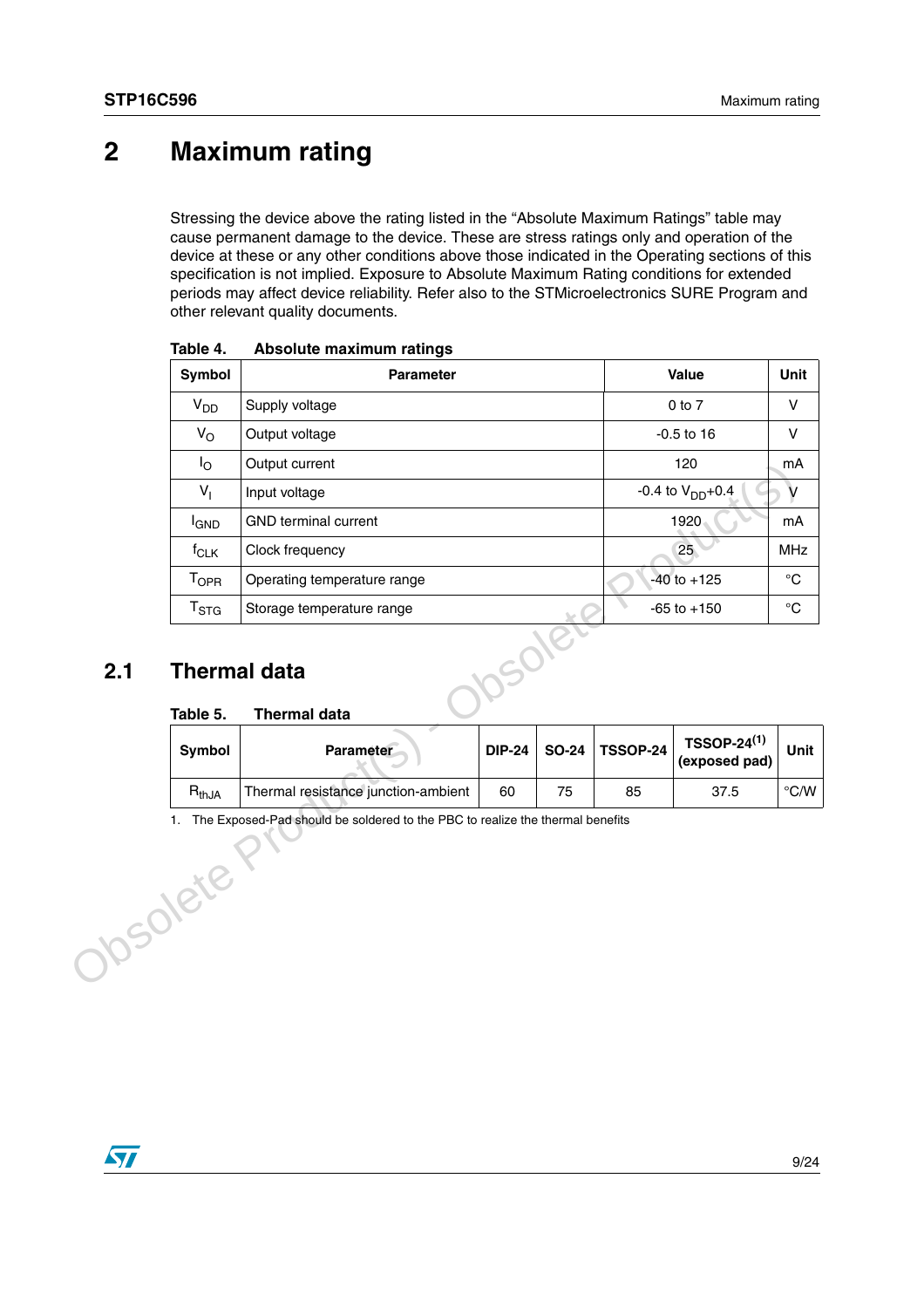### <span id="page-9-0"></span>**2.2 Recommended operating conditions**

| iuwiu v.<br>nccommenaca operating conditions |                      |                                  |                    |      |                    |             |
|----------------------------------------------|----------------------|----------------------------------|--------------------|------|--------------------|-------------|
| Symbol                                       | <b>Parameter</b>     | <b>Test conditions</b>           | Min.               | Typ. | Max.               | <b>Unit</b> |
| $V_{DD}$                                     | Supply voltage       |                                  | 4.5                | 5.0  | 5.5                | V           |
| $V_{\rm O}$                                  | Output voltage       |                                  |                    |      | 16.0               | $\vee$      |
| $I_{\rm O}$                                  | Output current       | <b>OUTn</b>                      | 5                  |      | 120                | mA          |
| I <sub>OH</sub>                              | Output current       | SERIAL-OUT                       |                    |      | $+1$               | mA          |
| $I_{OL}$                                     | Output current       | SERIAL-OUT                       |                    |      | $-1$               | mA          |
| $V_{\text{IH}}$                              | Input voltage        |                                  | 0.7V <sub>DD</sub> |      | $V_{DD}+0.3$       | $\vee$      |
| $V_{IL}$                                     | Input voltage        |                                  | $-0.3$             |      | 0.3V <sub>DD</sub> | $\vee$      |
| $t_{\sf wLAT}$                               | LE pulse width       |                                  | 20                 |      |                    | ns          |
| $t_{\text{wCLK}}$                            | CLK pulse width      |                                  | 20                 |      |                    | ns          |
| $t_{\text{wEN}}$                             | OE pulse width       | $V_{DD} = 4.5$ to 5.5V           | 400                |      |                    | ns          |
| t <sub>SETUP(D)</sub>                        | Setup time for DATA  |                                  | 20                 |      |                    | ns          |
| $t_{HOLD(D)}$                                | Hold time for DATA   |                                  | 15 <sub>3</sub>    |      |                    | ns          |
| $t$ SETUP(L)                                 | Setup time for LATCH |                                  | 15                 |      |                    | ns          |
| $f_{CLK}$                                    | Clock frequency      | Cascade operation <sup>(1)</sup> |                    |      | 25                 | <b>MHz</b>  |

#### **Table 6. Recommended operating conditions**

1. If the device is connected in cascade, it may not be<br>considered the timings carefully. 1. If the device is connected in cascade, it may not be possible achieve the maximum data transfer. Please considered the timings carefully.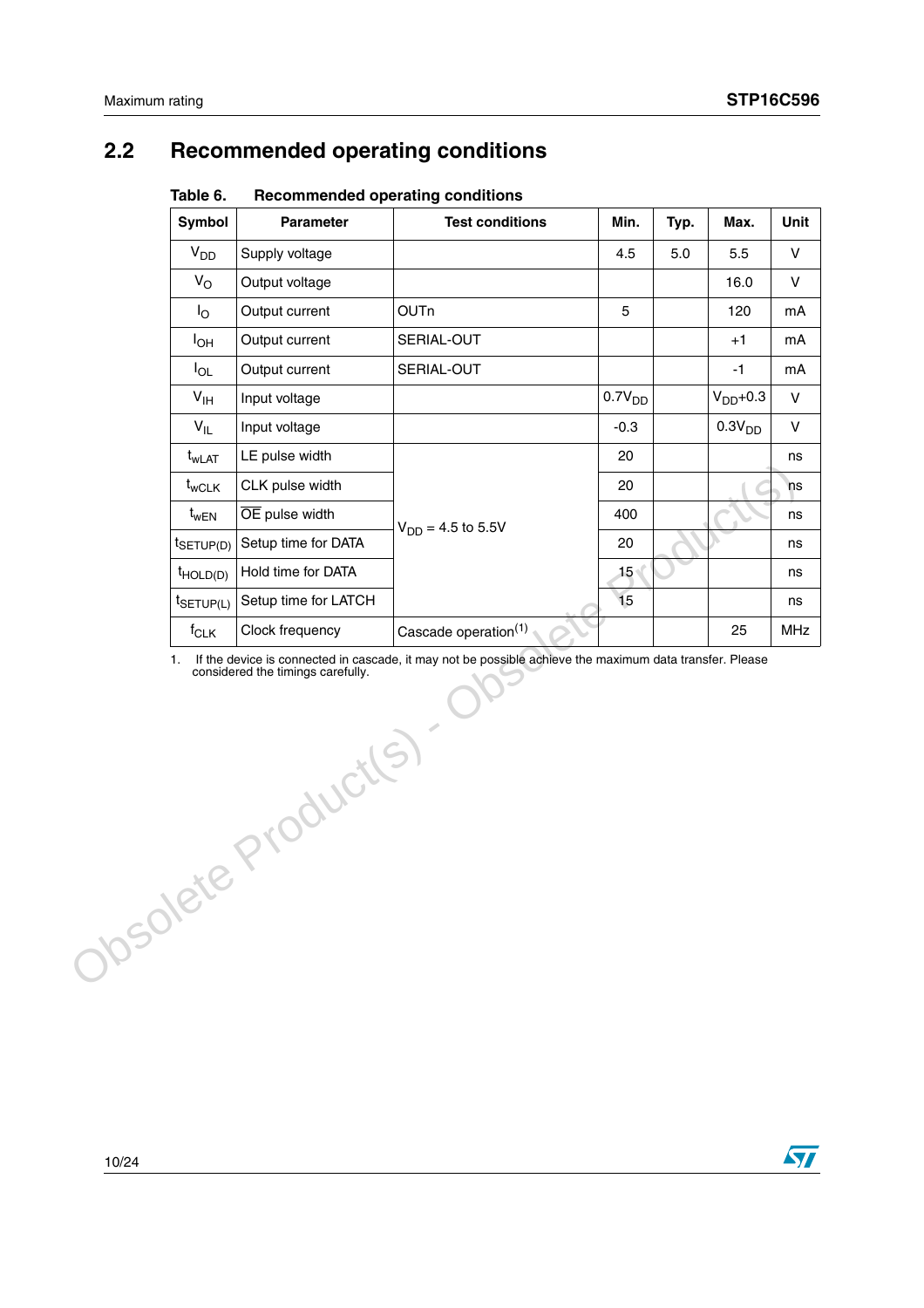# <span id="page-10-0"></span>**3 Electrical characteristics**

| Table 7. | <b>Electrical characteristics</b> ( $V_{DD}$ = 5V, T = 25°C, unless otherwise specified.) |
|----------|-------------------------------------------------------------------------------------------|
|----------|-------------------------------------------------------------------------------------------|

|          | Symbol                        | <b>Parameter</b>                             | <b>Test conditions</b>                              | Min.                    | Typ.    | Max.               | Unit         |
|----------|-------------------------------|----------------------------------------------|-----------------------------------------------------|-------------------------|---------|--------------------|--------------|
|          | V <sub>IH</sub>               | Input voltage high level                     |                                                     | 0.7V <sub>DD</sub>      |         | $V_{DD}$           | $\mathsf{V}$ |
|          | $V_{IL}$                      | Input voltage low level                      |                                                     | <b>GND</b>              |         | 0.3V <sub>DD</sub> | $\mathsf{V}$ |
|          | $I_{OH}$                      | Output leakage current                       | $V_{OH} = 16V$                                      |                         |         | 10                 | μA           |
|          | $V_{OL}$                      | Output voltage (Serial-OUT)                  | $I_{OL} = 1mA$                                      |                         |         | 0.4                | $\mathsf{V}$ |
|          | $V_{OH}$                      | Output voltage (Serial-OUT) $ I_{OH} = -1mA$ |                                                     | V <sub>DD</sub><br>0.4V |         |                    | V            |
|          | $I_{OL1}$                     | Output current                               | $V_O$ = 0.7V R <sub>EXT</sub> = 910 $\Omega$        | 18.6                    | 20.4    | 22.4               | mA           |
|          | $I_{OL2}$                     |                                              | $V_O = 0.7V R_{EXT} = 360\Omega$                    | 45.7                    | 50.2    | 55.2               | mA           |
|          | $\Delta I_{OL1}$              | Output current error                         | $V_O$ = 0.7V R <sub>EXT</sub> = 910 $\Omega$        |                         | ± 3     | ±4                 | $\%$         |
|          | $\Delta I_{OL2}$              | between bit (All Output ON)                  | $V_O$ = 0.7V R <sub>EXT</sub> = 360 $\Omega$        |                         | $\pm 3$ | ± 4                | $\%$         |
|          | $R_{\text{SIN}(\text{up})}$   | Pull-up resistor                             |                                                     | 150                     | 300     | 600                | ΚΩ           |
|          | $R_{\text{SIN}(\text{down})}$ | Pull-down resistor                           |                                                     | 100                     | 200     | 400                | ΚΩ           |
|          | DD(OFF1)                      |                                              | $R_{EXT} =$ OPEN<br>OUT 0 to $15 =$ OFF             |                         | 0.3     | 0.6                |              |
|          | $I_{DD(OFF2)}$                | Supply current (OFF)                         | $R_{\text{EXT}} = 470\Omega$<br>OUT 0 to $15 =$ OFF |                         | 5.5     | 7.7                |              |
|          | $I_{DD(OFF3)}$                |                                              | $R_{\text{FXT}} = 250\Omega$<br>OUT 0 to $15 =$ OFF |                         | 10.1    | 14.1               | mA           |
|          | $I_{DD(ON1)}$                 |                                              | $R_{\text{EXT}} = 470\Omega$<br>OUT 0 to $15 = ON$  |                         | 5.5     | 7.7                |              |
|          | $I_{DD(ON2)}$                 | Supply current (ON)                          | $R_{\text{EXT}} = 250\Omega$<br>OUT 0 to $15 = ON$  |                         | 10.1    | 14.1               |              |
| Josolete |                               |                                              |                                                     |                         |         |                    |              |

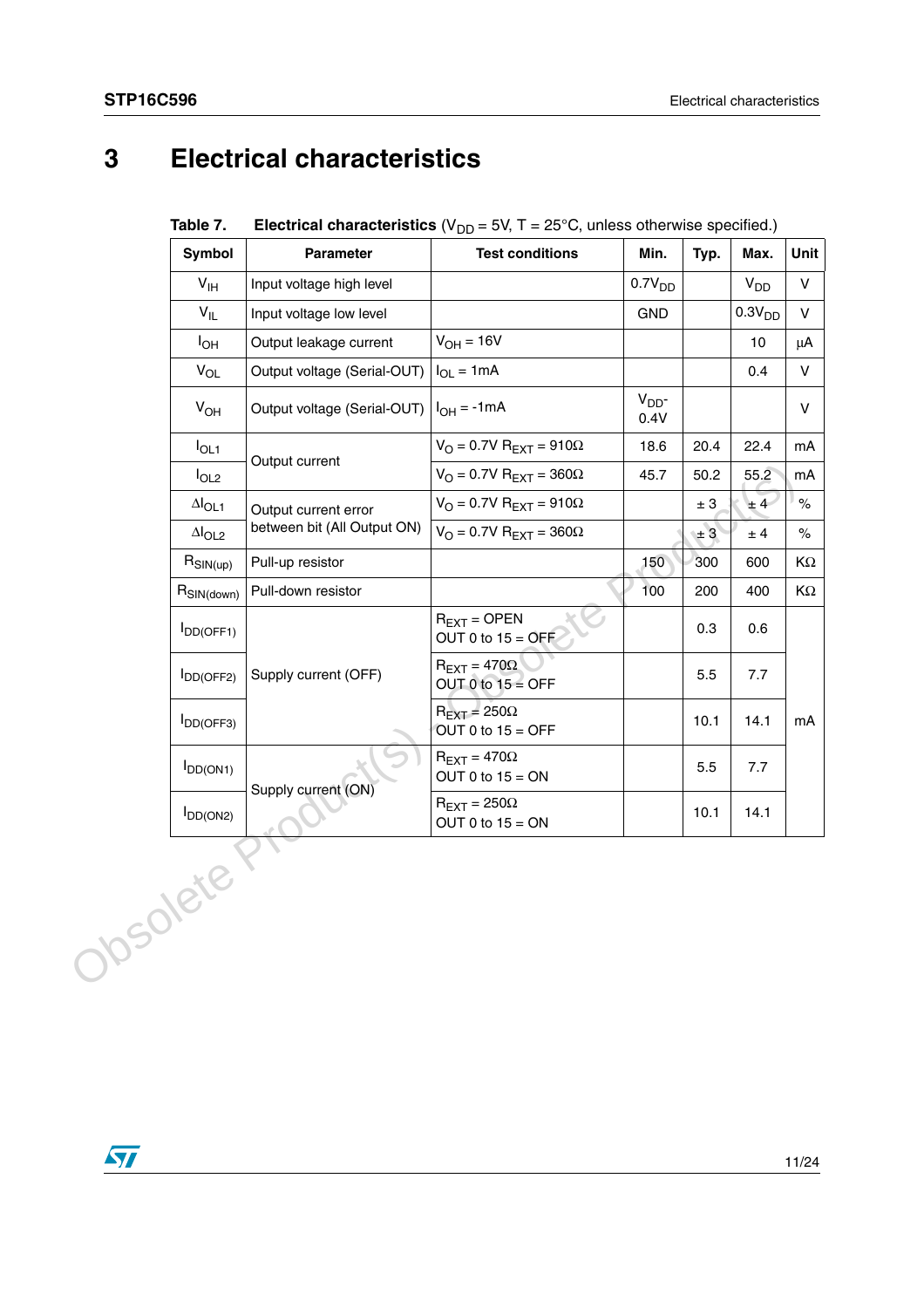# <span id="page-11-0"></span>**4 Switching characteristics**

| Symbol            | <b>Parameter</b>                                                       |                                                                             | <b>Test conditions</b> | Min. | Typ. | Max. | Unit      |
|-------------------|------------------------------------------------------------------------|-----------------------------------------------------------------------------|------------------------|------|------|------|-----------|
| t <sub>PLH1</sub> | Propagation delay time,<br>CLK-OUTn, LE = H, $\overline{OE}$ = L       |                                                                             |                        |      | 200  | 280  | ns        |
| t <sub>PLH2</sub> | Propagation delay time,<br>LE-OUTn, $\overline{OE} = L$                |                                                                             |                        |      | 160  | 250  | ns        |
| t <sub>PLH3</sub> | Propagation delay time,<br>$\overline{OE}$ -OUTn, LE = H               |                                                                             |                        |      | 145  | 200  | ns        |
| $t_{PLH}$         | Propagation delay time,<br>CLK-SDO                                     | $V_{DD} = 5V$                                                               | $V_{IH} = V_{DD}$      |      | 15   | 30   | ns        |
| t <sub>PHL1</sub> | Propagation delay time,<br>$CLK$ -OUTn, $LE = H$ , $\overline{OE} = L$ | $V_{II} = GND$<br>$I_{\Omega} = 40 \text{ mA}$ $V_{\text{I}} = 3 \text{ V}$ | $C_1 = 13pF$           |      | 15   | 30   | ns        |
| t <sub>PHL2</sub> | Propagation delay time,<br>$LE$ -OUTn, OE = L                          | $R_{\text{FXT}}$ = 470 $\Omega$<br>$CLK = 1MHz$                             | $R_1 = 65\Omega$       |      | 15   | 30   | <b>ns</b> |
| t <sub>PHL3</sub> | Propagation delay time,<br>$\overline{OE}$ -OUTn, LE = H               |                                                                             |                        |      | 45   | 60   | ns        |
| t <sub>PHL</sub>  | Propagation delay time,<br>CLK-SDO                                     |                                                                             |                        |      | 15   | 30   | ns        |
| $t_{r}$           | Output rise time                                                       |                                                                             |                        |      | 160  | 200  | ns        |
| $t_{\rm f}$       | Output fall time                                                       |                                                                             |                        |      | 15   | 25   | ns        |

**Table 8.** Switching characteristics  $(V_{DD} = 5V, T = 25^{\circ}C,$  unless otherwise specified.)

*Note: 1 To prevent current overshoot, during the Outputs switching, the overhead output voltage must be less than 1V*

-withing<br>Obsolete Production *2 The Maximum suggested swithing frequency is up to 10KHz*

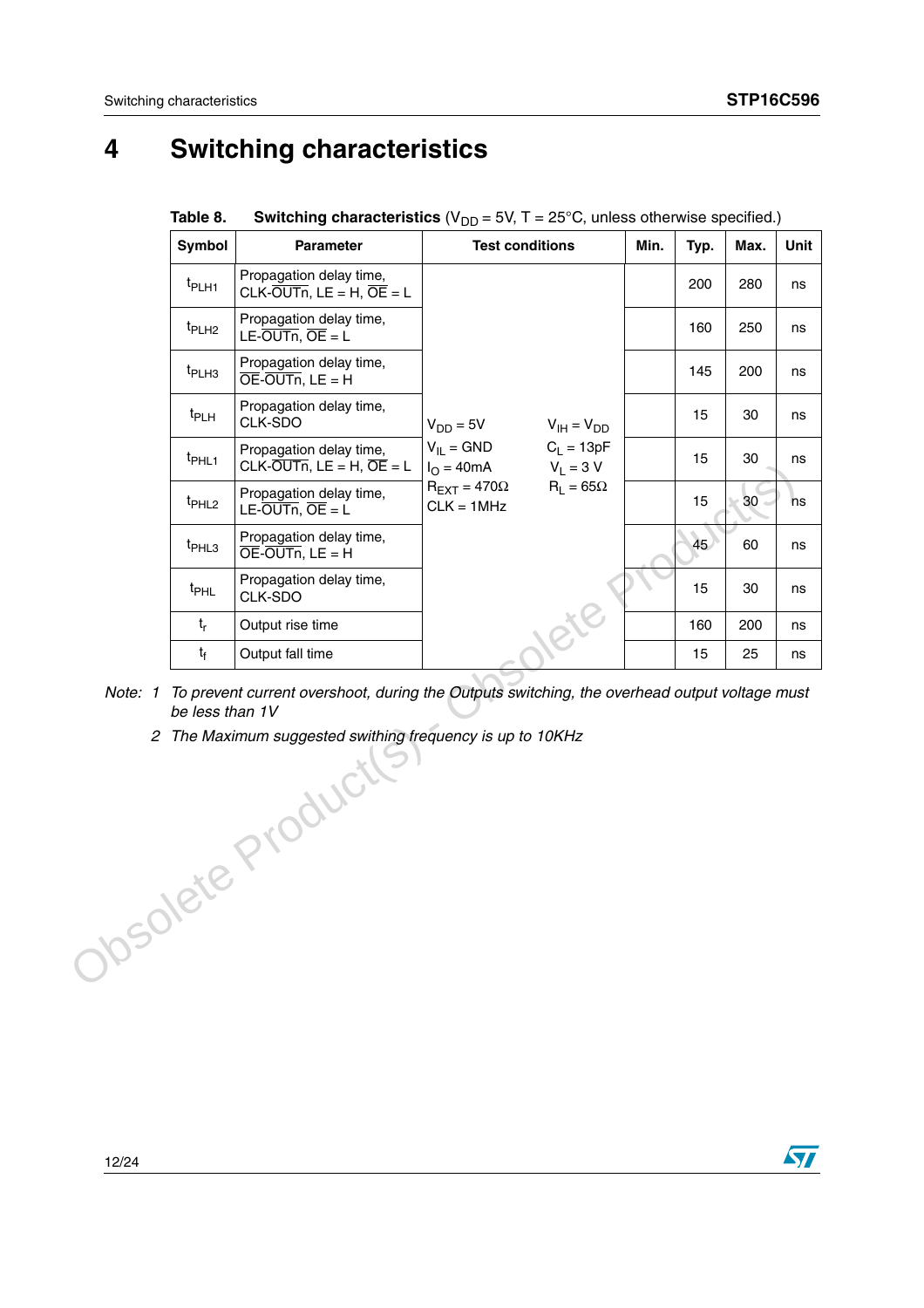$\sqrt{2}$ 

# <span id="page-12-0"></span>**5 Test circuit**







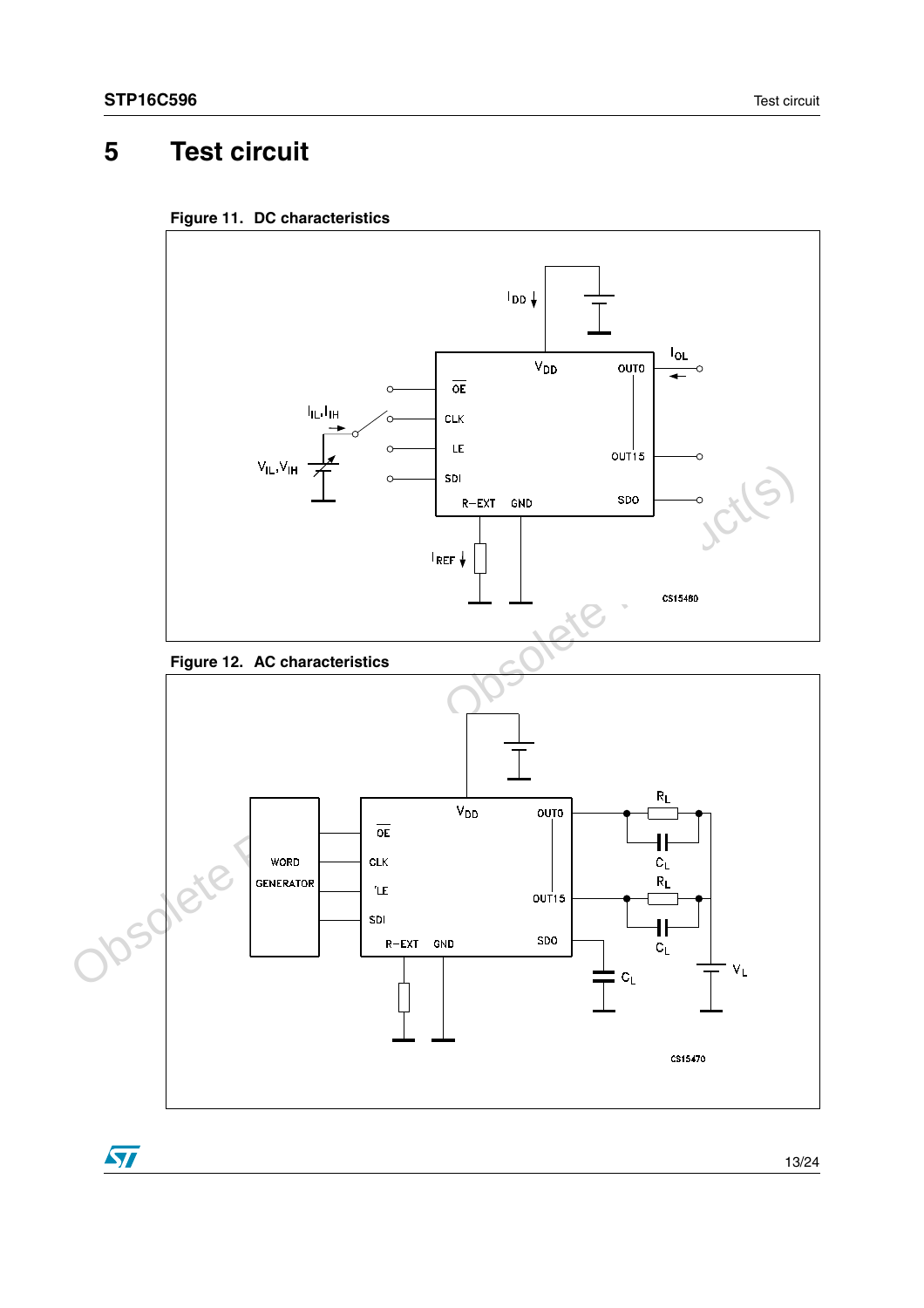## <span id="page-13-0"></span>**6 Typical characteristics**



Figure 13. Output current-R<sub>EXT</sub> resistor Figure 14. Power dissipation vs. temperature

 $\bm{\varpi}$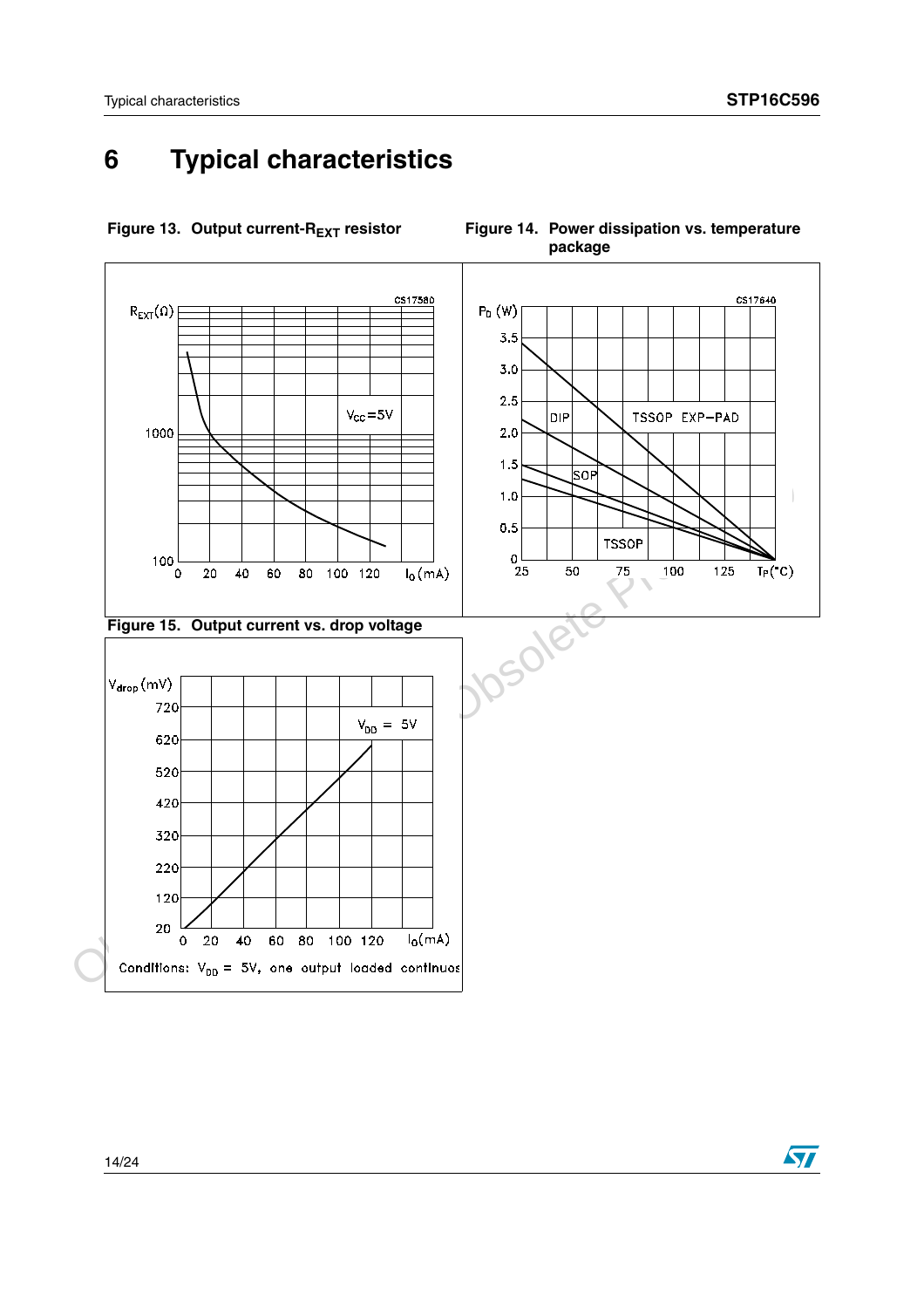



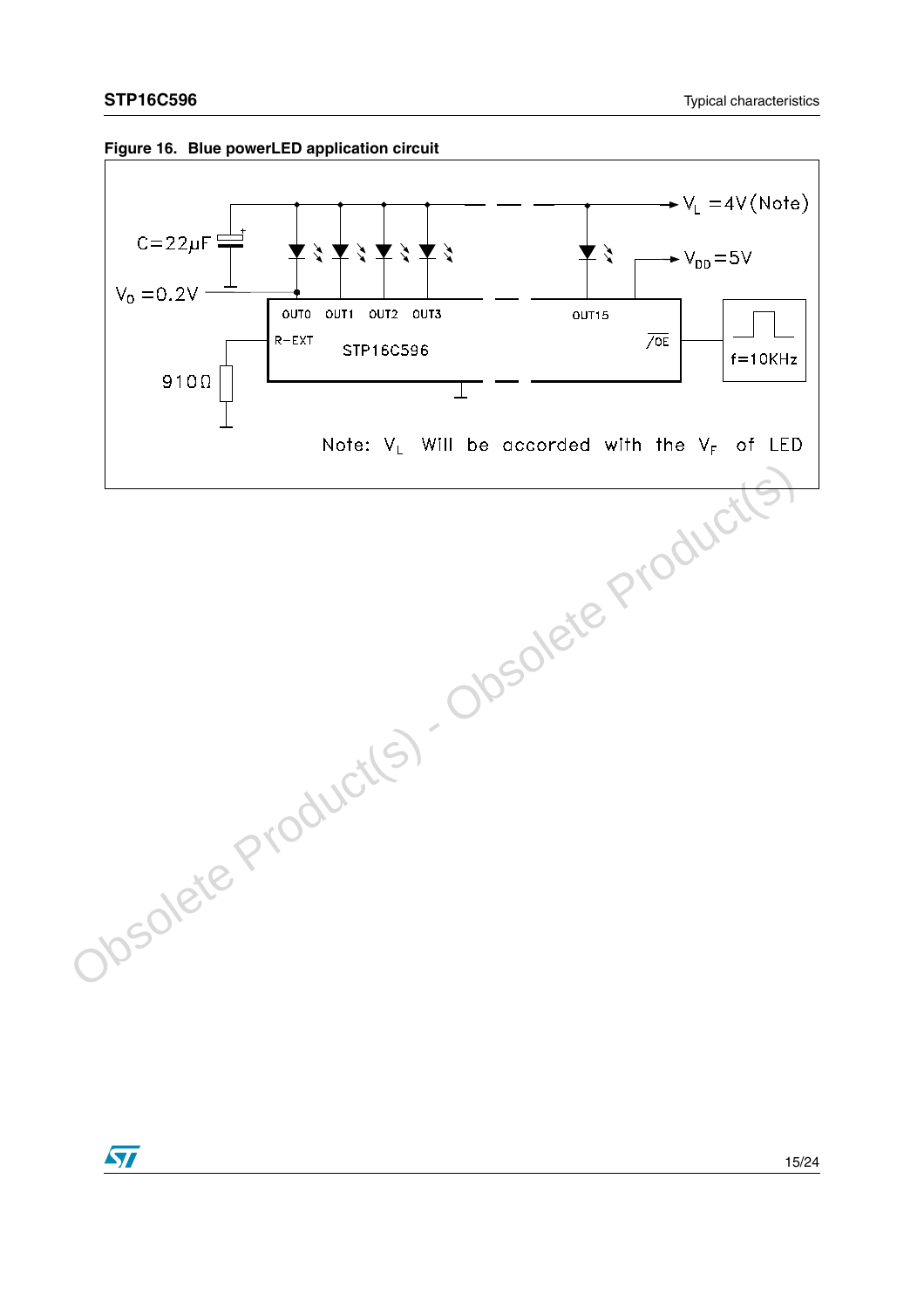ST

## <span id="page-15-0"></span>**7 Package mechanical data**

In order to meet environmental requirements, ST offers these devices in ECOPACK<sup>®</sup> packages. These packages have a Lead-free second level interconnect. The category of second Level Interconnect is marked on the package and on the inner box label, in compliance with JEDEC Standard JESD97. The maximum ratings related to soldering conditions are also marked on the inner box label. ECOPACK is an ST trademark. ECOPACK specifications are available at: www.st.com.

Obsolete Product(s) - Obsolete Product(s)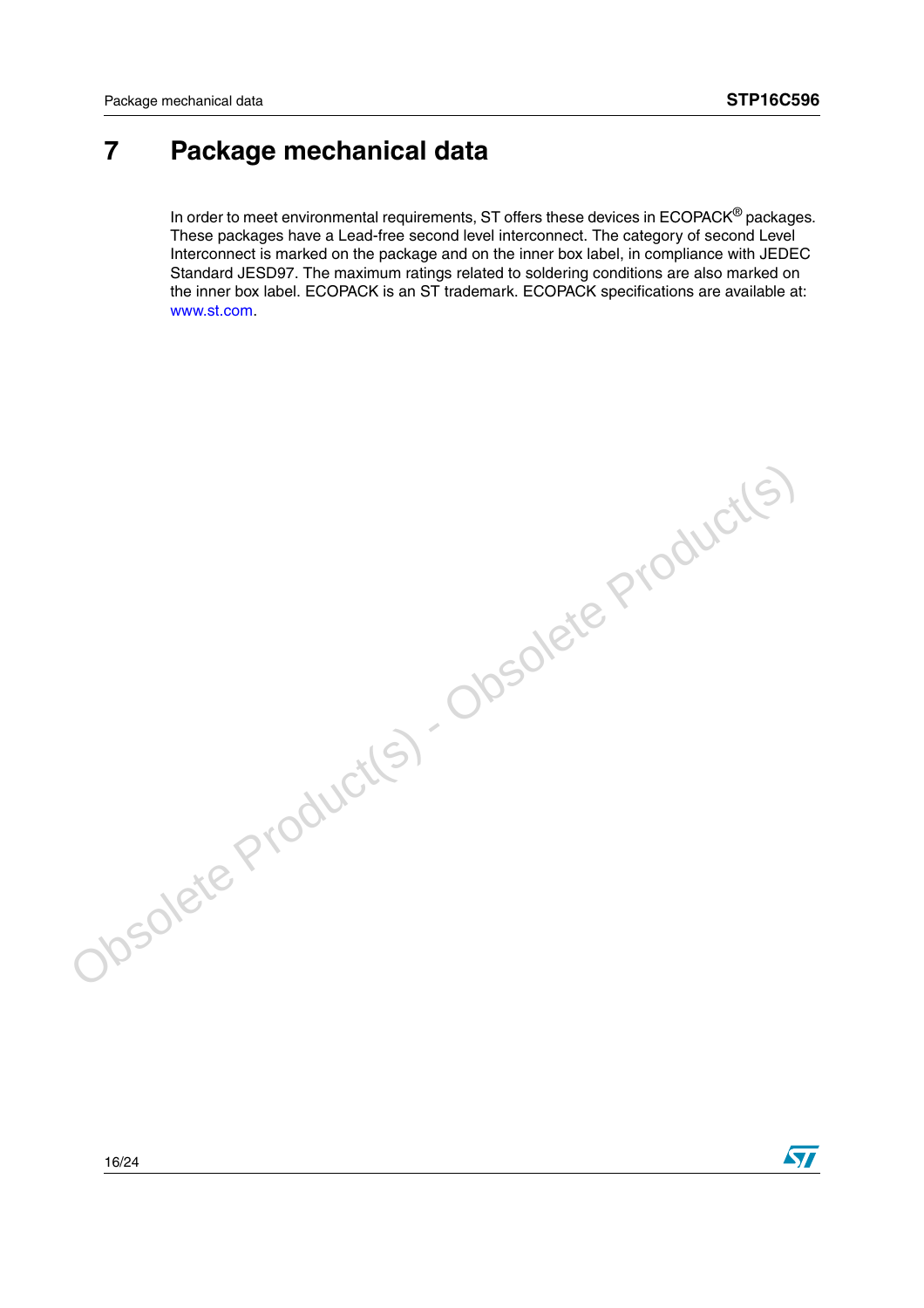|         |             | mm         |              | inch        |            |              |
|---------|-------------|------------|--------------|-------------|------------|--------------|
| Ref     | Min         | <b>Typ</b> | Max          | Min         | <b>Typ</b> | <b>Max</b>   |
| A       |             |            | 4.32         |             |            | 0.170        |
| A1      | 0.38        |            |              | 0.015       |            |              |
| A2      |             | 3.3        |              |             | 0.130      |              |
| $\sf B$ | 0.41        | 0.46       | 0.51         | 0.016       | 0.018      | 0.020        |
| B1      | 1.40        | 1.52       | 1.65         | 0.055       | 0.060      | 0.065        |
| C       | 0.20        | 0.25       | 0.30         | 0.008       | 0.010      | 0.012        |
| D       | 31.62       | 31.75      | 31.88        | 1.245       | 1.250      | 1.255        |
| E       | 7.62        |            | 8.26         | 0.300       |            | 0.325        |
| E1      | 6.35        | 6.60       | 6.86         | 0.250       | 0.260      | 0.270        |
| e       |             | 2.54       |              |             | 0.100      |              |
| E1      |             | 7.62       |              |             | 0.300      |              |
| L       | 3.18        |            | 3.43         | 0.125       |            | 0.135        |
| M       | $0^{\circ}$ |            | $15^{\circ}$ | $0^{\circ}$ |            | $15^{\circ}$ |

**Table 9. Plastic DIP-24 (0.25) Mechanical data**



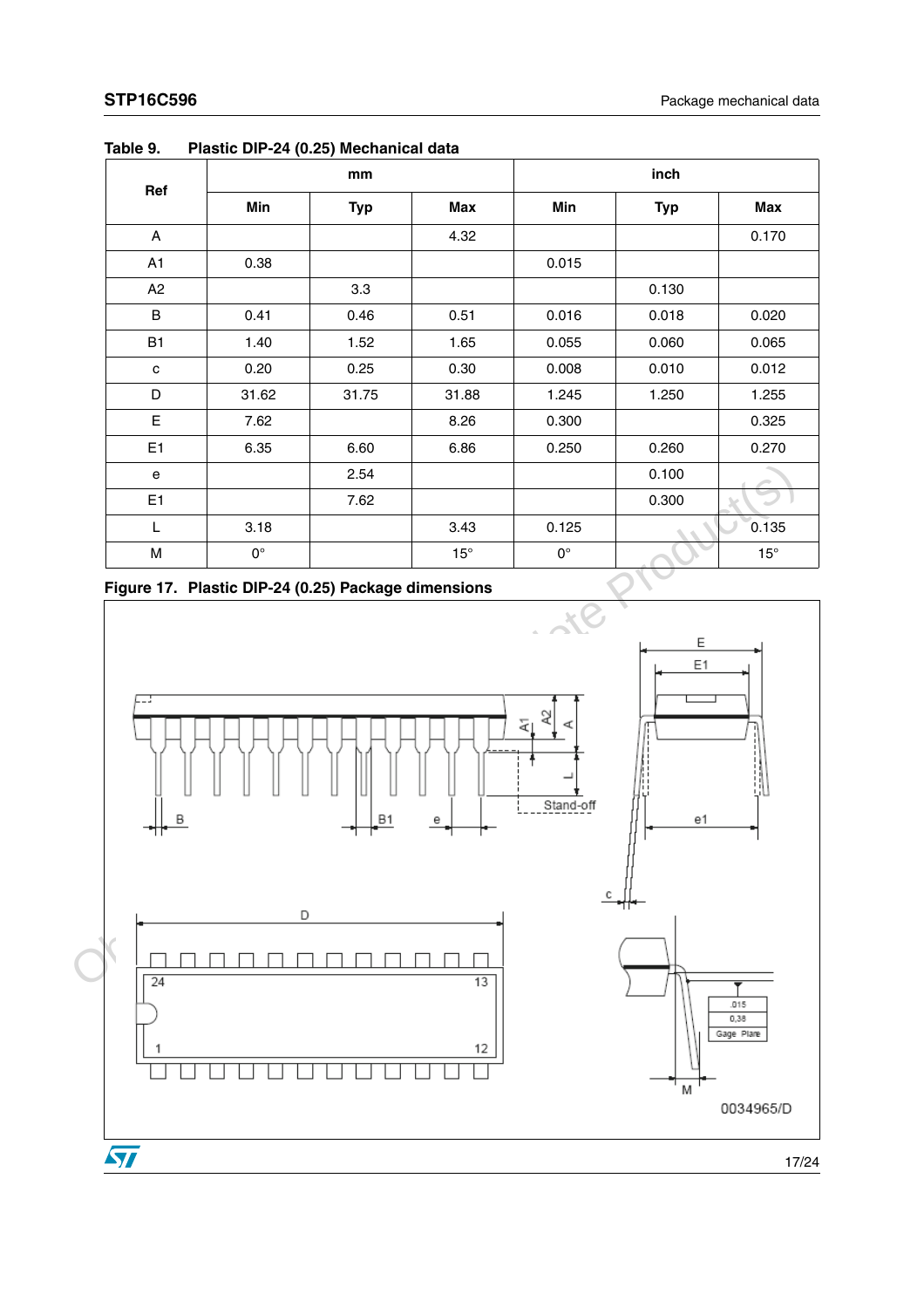$\sqrt{5}$ 

| Ref            |             | mm         |           |             | inch       |             |  |
|----------------|-------------|------------|-----------|-------------|------------|-------------|--|
|                | Min         | <b>Typ</b> | Max       | Min         | <b>Typ</b> | Max         |  |
| Α              |             |            | 1.1       |             |            | 0.043       |  |
| A <sub>1</sub> | 0.05        |            | 0.15      | 0.002       |            | 0.006       |  |
| A2             |             | 0.9        |           |             | 0.035      |             |  |
| $\mathsf{b}$   | 0.19        |            | 0.30      | 0.0075      |            | 0.0118      |  |
| $\mathbf c$    | 0.09        |            | 0.20      | 0.0035      |            | 0.0079      |  |
| D              | 7.7         |            | 7.9       | 0.303       |            | 0.311       |  |
| E              | 4.3         |            | 4.5       | 0.169       |            | 0.177       |  |
| e              |             | 0.65 BSC   |           |             | 0.0256 BSC |             |  |
| H              | 6.25        |            | 6.5       | 0.246       |            | 0.256       |  |
| K              | $0^{\circ}$ |            | $8^\circ$ | $0^{\circ}$ |            | $8^{\circ}$ |  |
| L              | 0.50        |            | 0.70      | 0.020       |            | 0.028       |  |

**Table 10. TSSOP24 Mechanical data**



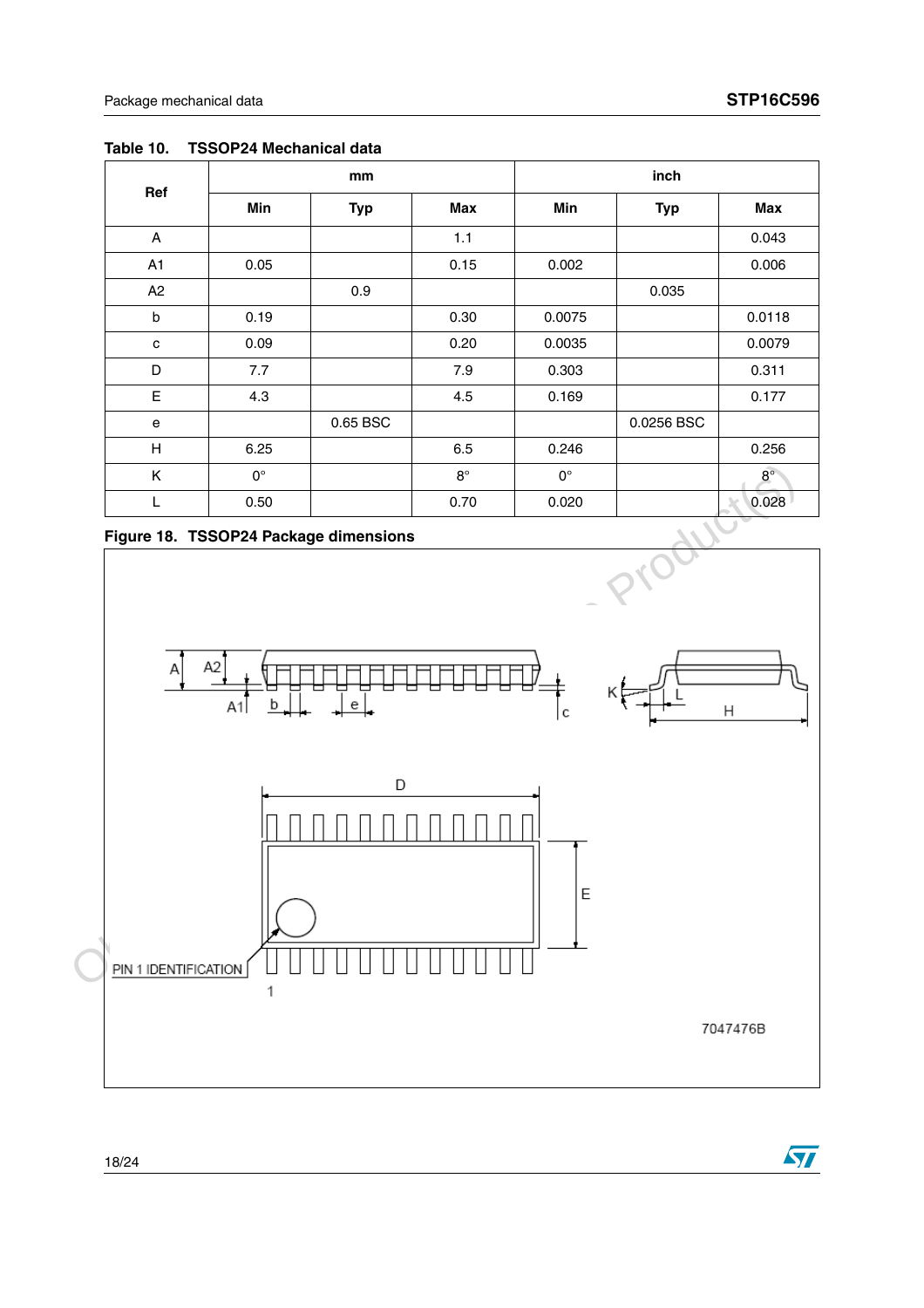|             |      | mm         |                | inch  |            |        |
|-------------|------|------------|----------------|-------|------------|--------|
| Ref         | Min  | <b>Typ</b> | Max            | Min   | <b>Typ</b> | Max    |
| A           |      |            | 330            |       |            | 12.992 |
| $\mathbf C$ | 12.8 |            | 13.2           | 0.504 |            | 0.519  |
| D           | 20.2 |            |                | 0.795 |            |        |
| ${\sf N}$   | 60   |            |                | 2.362 |            |        |
| T           |      |            | 22.4           |       |            | 0.882  |
| Ao          | 6.8  |            | $\overline{7}$ | 0.268 |            | 0.276  |
| Bo          | 8.2  |            | 8.4            | 0.323 |            | 0.331  |
| Ko          | 1.7  |            | 1.9            | 0.067 |            | 0.075  |
| Po          | 3.9  |            | 4.1            | 0.153 |            | 0.161  |
| P           | 11.9 |            | 12.1           | 0.468 |            | 0.476  |

### **Table 11. Tape & Reel TSSOP24**

### **Figure 19. Reel dimensions**

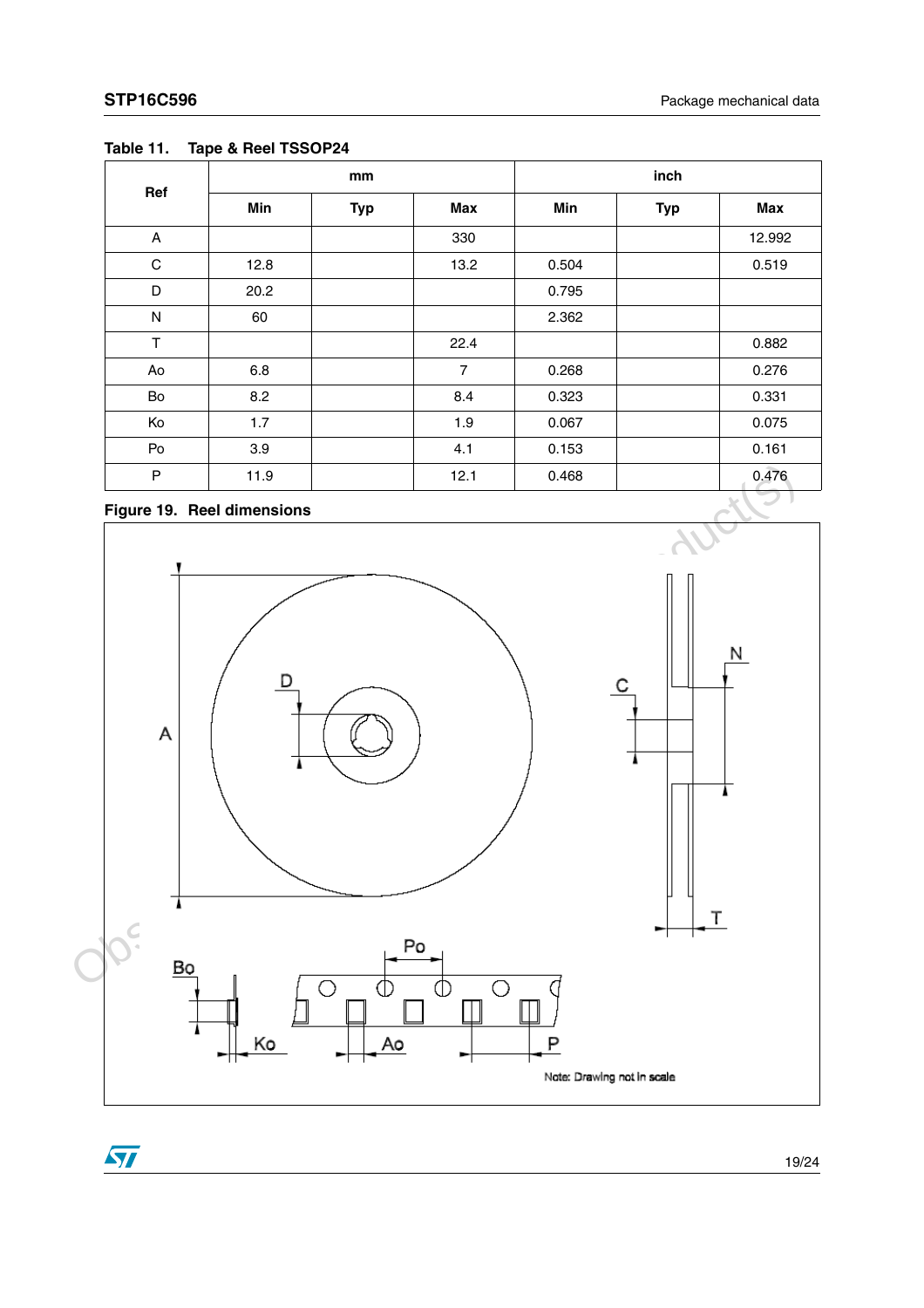$\sqrt{2}$ 

| Ref            | mm    |            |       | inch                |            |       |
|----------------|-------|------------|-------|---------------------|------------|-------|
|                | Min   | <b>Typ</b> | Max   | Min                 | <b>Typ</b> | Max   |
| A              |       |            | 2.65  |                     |            | 0.104 |
| a <sub>1</sub> | 0.1   |            | 0.2   | 0.004               |            | 0.008 |
| a2             |       |            | 2.45  |                     |            | 0.096 |
| b              | 0.35  |            | 0.49  | 0.014               |            | 0.019 |
| b1             | 0.23  |            | 0.32  | 0.009               |            | 0.012 |
| $\mathsf C$    |       | 0.5        |       |                     | 0.020      |       |
| c1             |       |            |       | $45^\circ$ (typ.)   |            |       |
| D              | 15.20 |            | 15.60 | 0.598               |            | 0.614 |
| E              | 10.00 |            | 10.65 | 0.393               |            | 0.419 |
| e              |       | 1.27       |       |                     | 0.050      |       |
| e3             |       | 13.97      |       |                     | 0.550      |       |
| $\mathsf F$    | 7.40  |            | 7.60  | 0.291               |            | 0.300 |
| L              | 0.50  |            | 1.27  | 0.020               |            | 0.050 |
| $\mathbf S$    |       |            |       | $^{\circ}$ (max.) 8 |            |       |

#### **Table 12. SO-24 Mechanical data**

#### **Figure 20. SO-24 Package dimensions**

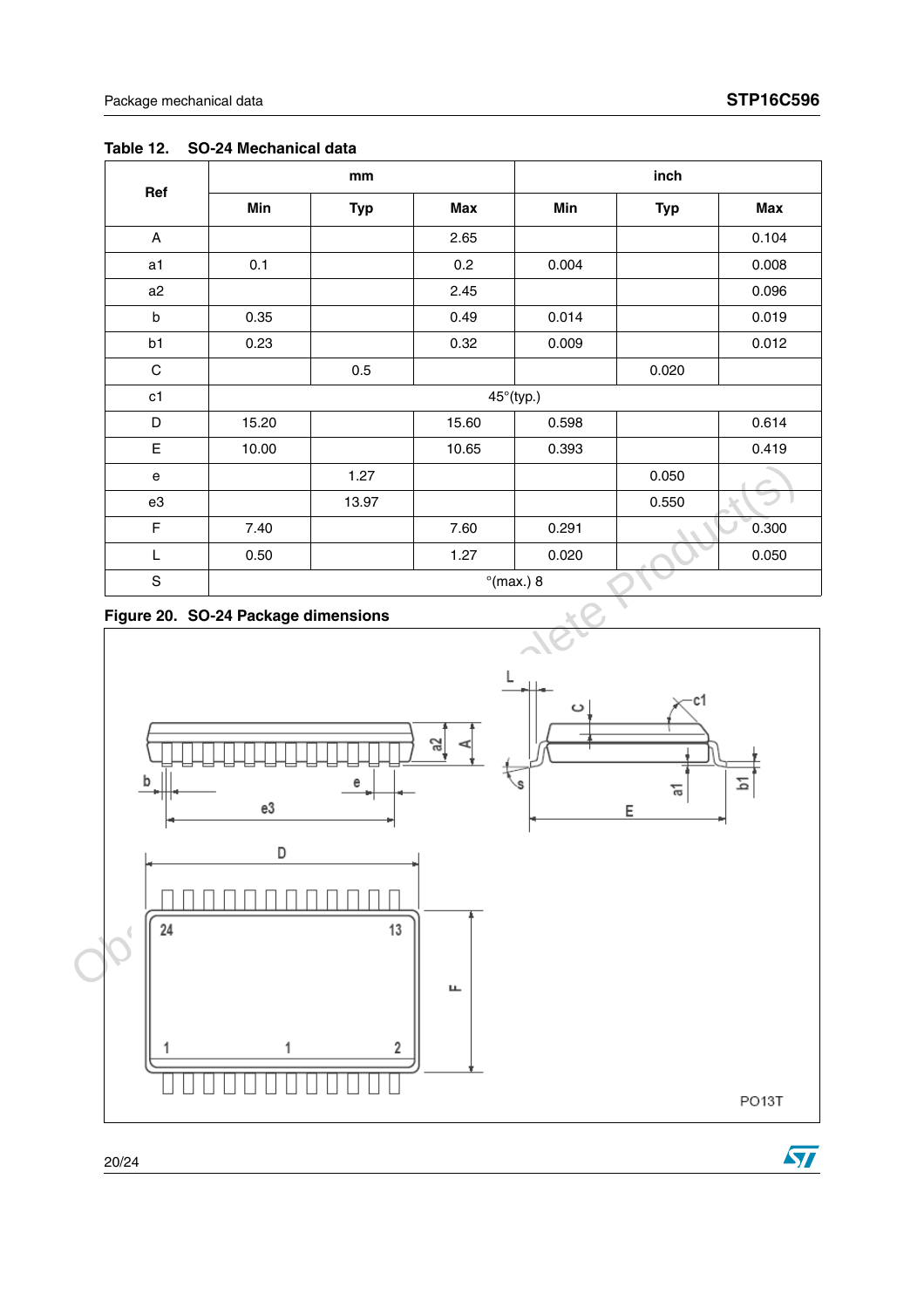|             |      | mm         |      |       |            |        |
|-------------|------|------------|------|-------|------------|--------|
| Ref         | Min  | <b>Typ</b> | Max  | Min   | <b>Typ</b> | Max    |
| A           |      |            | 330  |       |            | 12.992 |
| $\mathbf C$ | 12.8 |            | 13.2 | 0.504 |            | 0.519  |
| D           | 20.2 |            |      | 0.795 |            |        |
| ${\sf N}$   | 60   |            |      | 2.362 |            |        |
| T           |      |            | 30.4 |       |            | 1.197  |
| Ao          | 10.8 |            | 11.0 | 0.425 |            | 0.433  |
| Bo          | 15.7 |            | 15.9 | 0.618 |            | 0.626  |
| Ko          | 2.9  |            | 3.1  | 0.114 |            | 0.122  |
| Po          | 3.9  |            | 4.1  | 0.153 |            | 0.161  |
| P           | 11.9 |            | 12.1 | 0.468 |            | 0.476  |

#### **Table 13. Tape & Reel SO-24**

### **Figure 21. Reel dimensions**

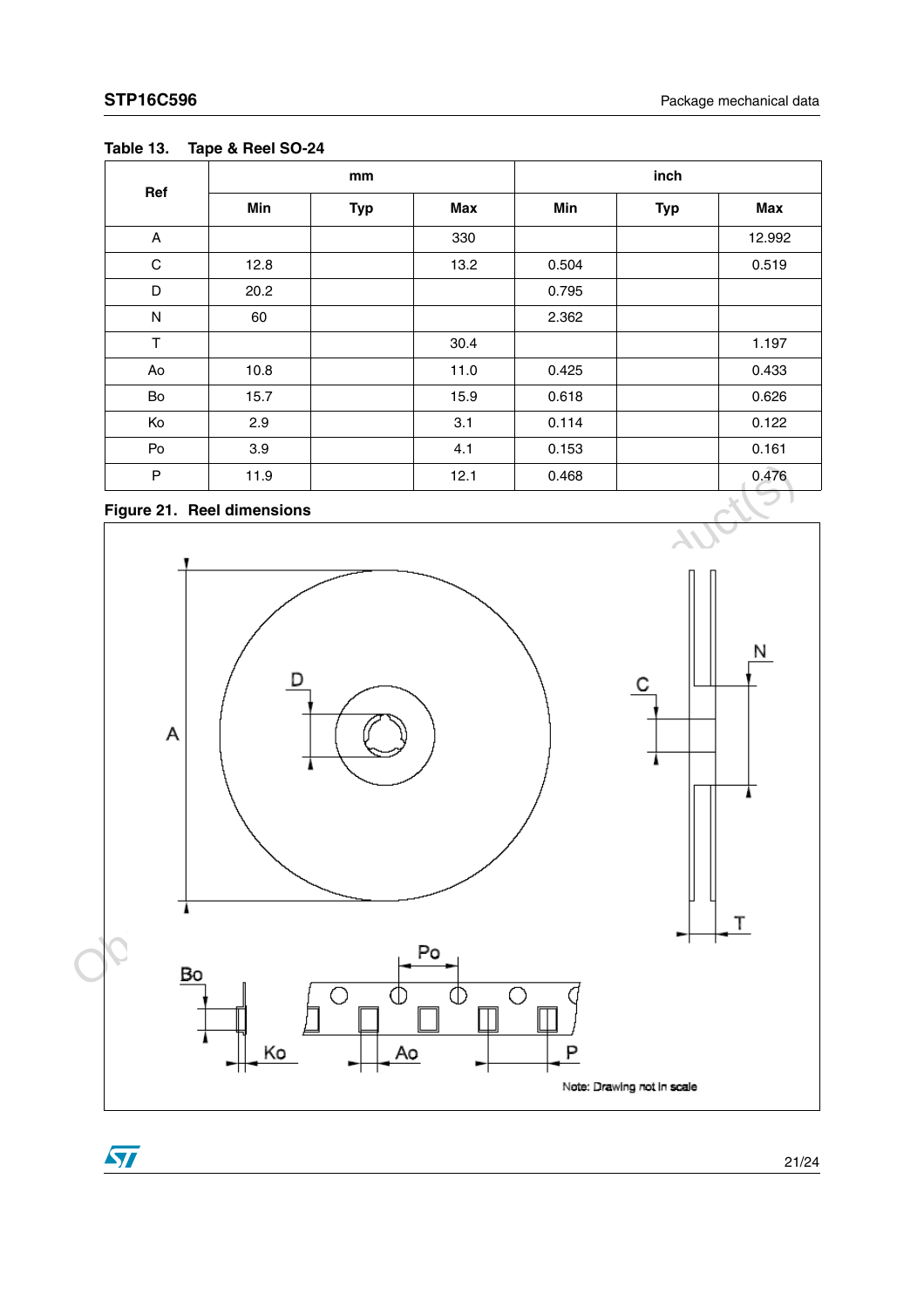|                |             | mm         |             |                    | inch       |             |
|----------------|-------------|------------|-------------|--------------------|------------|-------------|
| Ref            | Min         | <b>Typ</b> | Max         | Min                | <b>Typ</b> | Max         |
| A              |             |            | 1.2         |                    |            | 0.047       |
| A1             |             |            | 0.15        |                    | 0.004      | 0.006       |
|                |             |            |             |                    |            |             |
| A2             | 0.8         | 1          | 1.05        | 0.031              | 0.039      | 0.041       |
| $\mathsf b$    | 0.19        |            | 0.30        | 0.007              |            | 0.012       |
| $\mathbf{C}$   | 0.09        |            | 0.20        | 0.004              |            | 0.0089      |
| D              | 7.7         | 7.8        | 7.9         | 0.303              | 0.307      | 0.311       |
| D <sub>1</sub> |             | 2.7        |             | 0.106              |            |             |
| E              | 6.2         | 6.4        | 6.6         | 0.244              | 0.252      | 0.260       |
| E <sub>1</sub> | 4.3         | 4.4        | 4.5         | 0.169              | 0.173      | 0.177       |
| E <sub>2</sub> |             | 1.5        |             | 0.059              |            |             |
| e              |             | 0.65       |             |                    | 0.0256     |             |
| Κ              | $0^{\circ}$ |            | $8^{\circ}$ | $\mathsf{O}^\circ$ |            | $8^{\circ}$ |
| L              | 0.45        | 0.60       | 0.75        | 0.018              | 0.024      | 0.030       |

#### **Table 14. TSSOP24 Exposed-pad**

#### **Figure 22. TSSOP24 Dimensions**

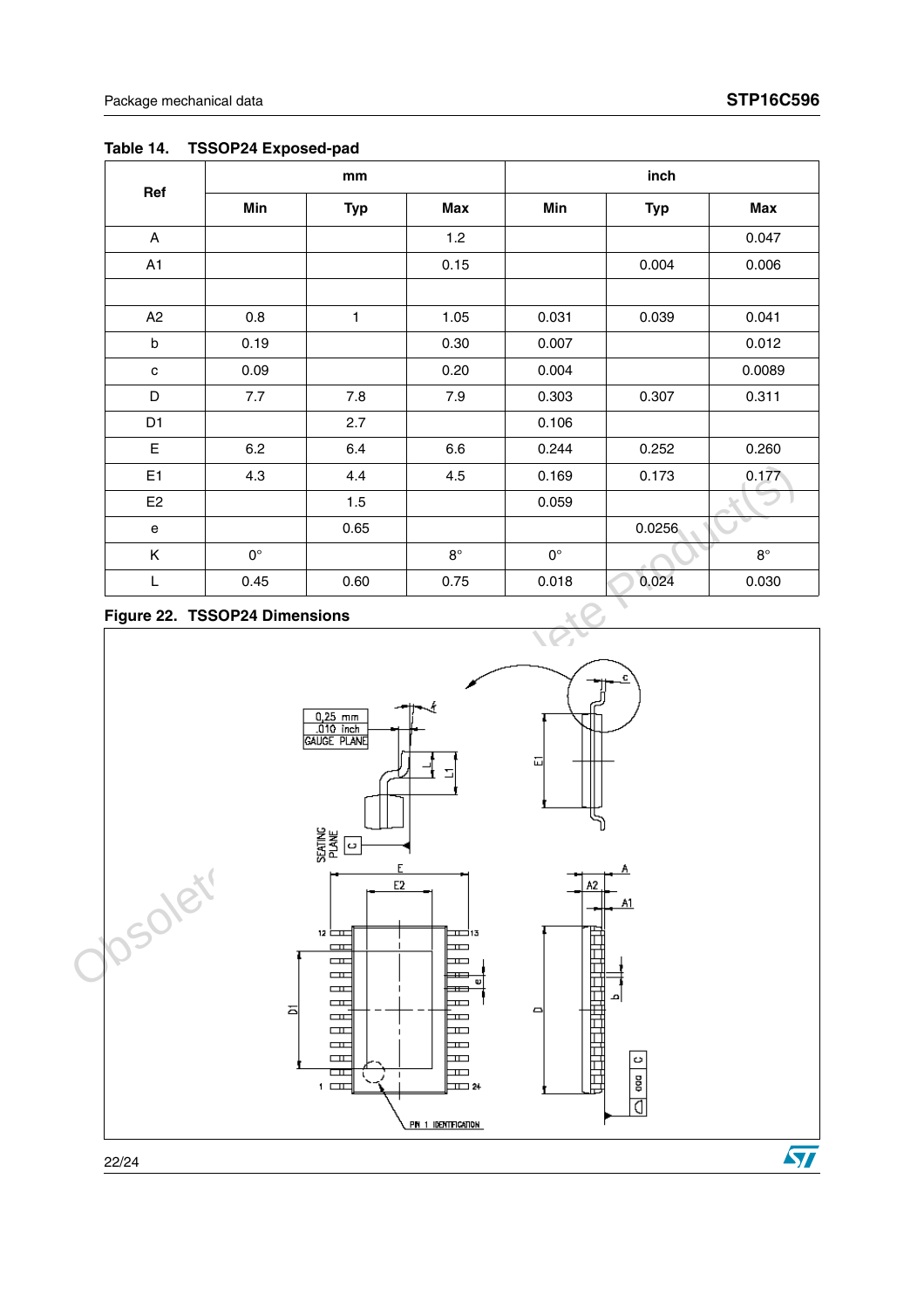## <span id="page-22-0"></span>**8 Revision history**

|                                           | <b>Date</b> | <b>Revision</b> | Change                                                                                                  |
|-------------------------------------------|-------------|-----------------|---------------------------------------------------------------------------------------------------------|
|                                           | 06-May-2004 | 4               | Table 6 and Table 7 parameters changed.                                                                 |
|                                           | 03-Aug-2004 | 5               | Figure 14 - pag. 10 is changed.                                                                         |
|                                           | 31-Mar-2005 | 6               | Mistake on Fig. 7.                                                                                      |
|                                           | 02-May-2005 | $\overline{7}$  | Typing Error on the description features.                                                               |
|                                           | 22-Jul-2005 | 8               | Add note on Fig. 1 and Table 5.                                                                         |
|                                           | 16-May-2006 | 9               | New template                                                                                            |
|                                           | 26-Jul-2006 | 10              | Block diagram Figure 6 on page 5 and Section 1.2: Equivalent circuit of<br>inputs and outputs on page 4 |
| Ibsolete Product(s) - Obsolete Product(s) |             |                 |                                                                                                         |

**Table 15. Revision history**